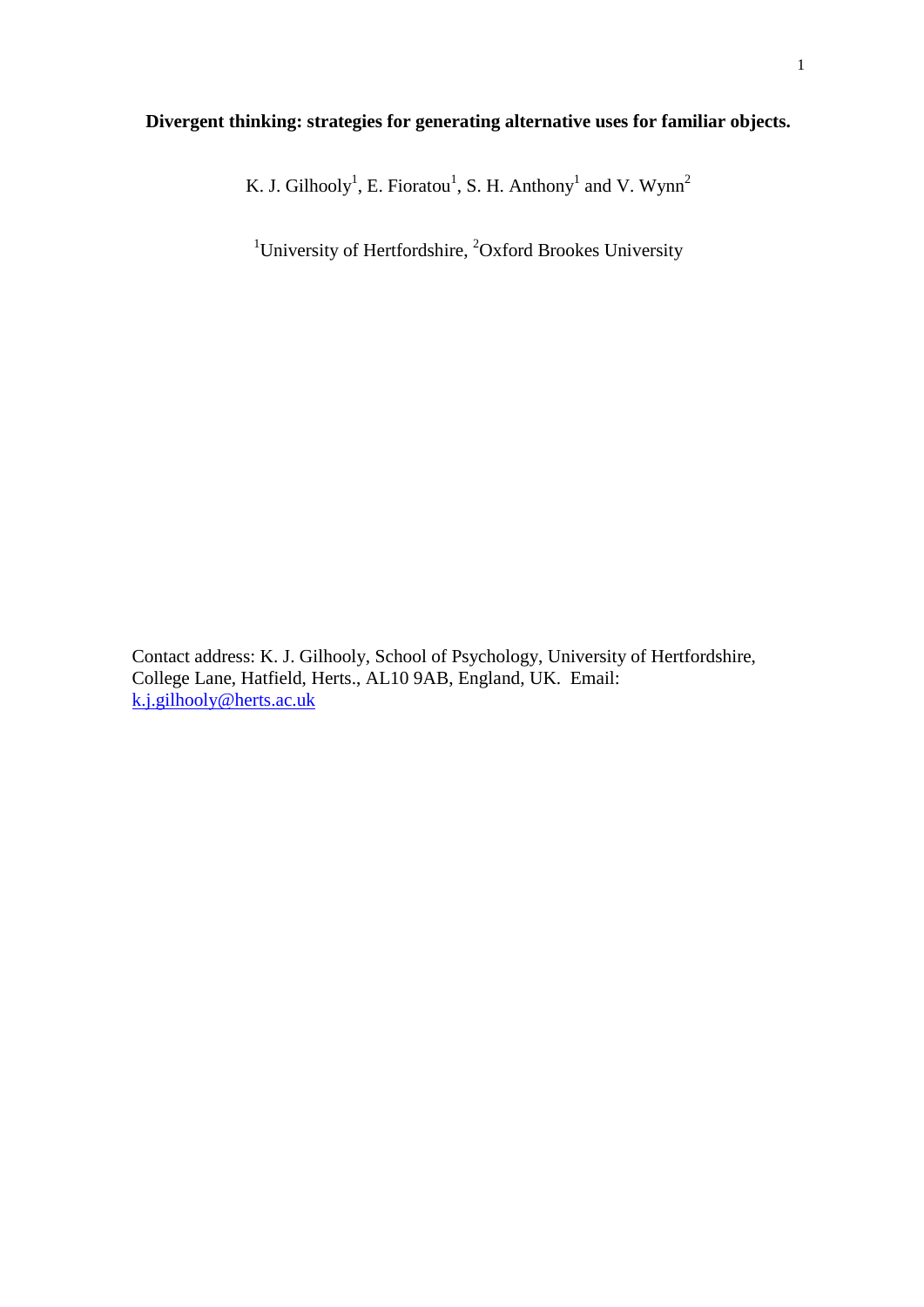#### **Abstract**

Although the Alternative Uses divergent thinking task has been widely used in psychometric and experimental studies of creativity, the cognitive processes underlying this task have not been examined in detail before the two studies are reported here. In Experiment 1, a verbal protocol analysis study of the Alternative Uses task was carried out with a think aloud group ( $N = 40$ ) and a silent control group ( $N = 64$ ). The groups did not differ in fluency or novelty of idea production indicating no verbal overshadowing. Analysis of protocols from the think aloud group suggested that initial responses were based on a strategy of Retrieval from long term memory of pre-known uses. Later responses tended to be based on a small number of other strategies: Property- use generation, imagined Disassembly of the target object into components and scanning of Broad Use categories for possible uses of the target item. Novelty of uses was particularly associated with the Disassembly strategy. Experiment 2 ( $N = 103$ ) addressed the role of executive processes in generating new and previously known uses by examining individual differences in category fluency, letter fluency and divergent task performance. After completing the task participants were asked to indicate which of their responses were new for them. It was predicted and found in regression analyses that letter fluency (an executively loading task) was related to production of "new" uses and category fluency was related to production of 'old' uses but not vice versa.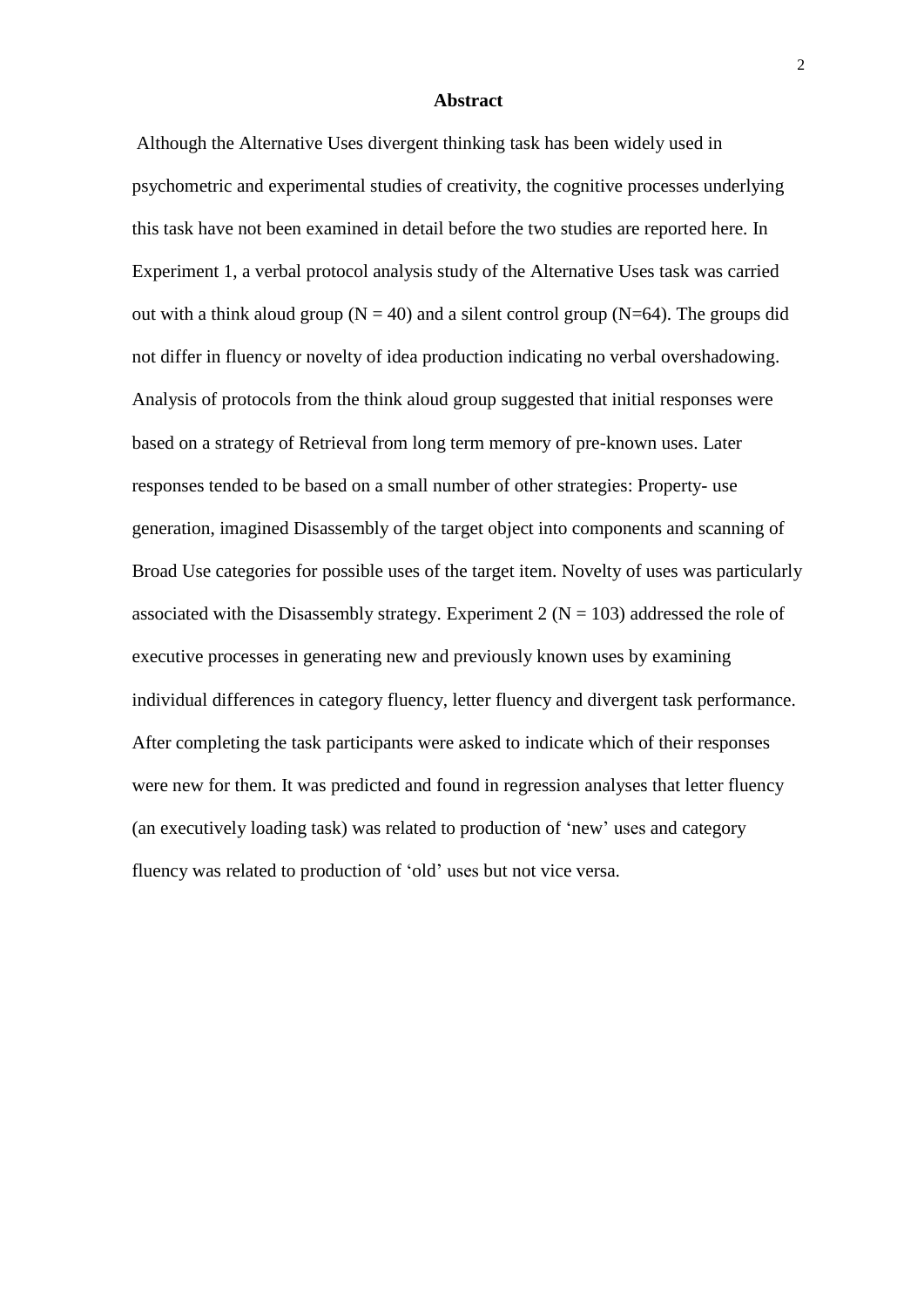The ability to generate many different possible solutions to a problem is an important aspect of creative thinking and has been specifically addressed in the psychometric tradition by means of *divergent thinking* tests (Guilford, 1971; Guilford, Christensen, Merrifield & Wilson, 1978) in which participants are asked to generate as many alternative solutions as they can (Plucker & Renzulli, 1999). These tests contrast with *convergent thinking* tests in which there is but a single solution, e.g., Raven"s Matrices (1960) and other standard intelligence tests. The Alternative Uses task is a prototypical divergent task in which the goal is to generate many possible uses, different from the common use, for familiar objects. In this task, the responses produced may be completely novel for the individual; for example, with the target item "barrel", a use as "a source of termite food" might be produced by a participant who had never before seen, heard or thought of such a use. In Boden"s (2004, p.2) terminology, divergent production tasks can therefore involve "*personal-psychological creativity*", i.e., producing an idea that is new to the person who produces it, irrespective of how many people have had that idea before. In validation studies, divergent tests have been found to be better correlated with real life measures of creative behavior, such as, gaining patents, producing novels and plays, founding businesses or professional organizations (Torrance, 1981, 1988; Plucker, 1999), than were convergent tests of intelligence. The Alternative Uses task then represents a convenient paradigm for the study of creative processes and so this task has often been used in psychometric and experimental studies of creativity.

Although a number of convergent thinking tasks, such as Raven"s Matrices, analogies and syllogisms, have been analyzed into component cognitive processes (e.g., Hunt, 1974;1999; Keane et al., 1994; Stenning and Oberlander, 1995), the Alternative Uses task does not appear to have been analyzed in this way and the experiments reported here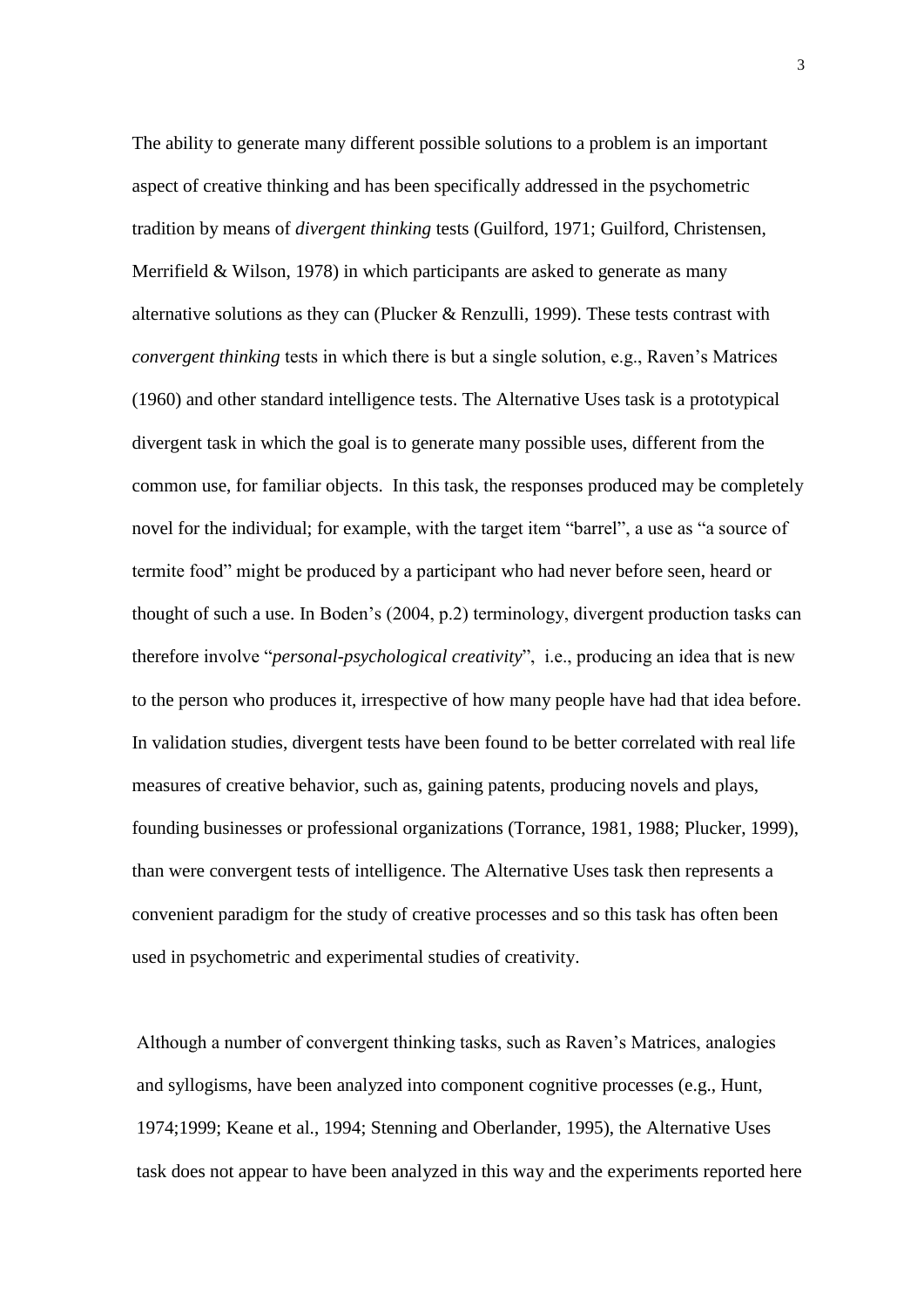aimed to remedy this deficit. Process analysis of complex cognitive tasks has typically involved use of think aloud methods (Ericsson & Simon, 1993; Gilhooly & Green, 1996; Green & Gilhooly, 1996). Such methods have been extensively applied in analyses of problem solving (e.g., Newell & Simon, 1972, on missionaries and cannibals, cryptarithmetic and chess; Gilhooly et al., 1999, on Tower of London) and in some studies of insight and functional fixity (Keane, 1989; Fleck & Weisberg, 2004) as sources of hypotheses and data regarding underlying processes. Experiment 1 in the present paper applied a think-aloud method, which has proven useful in other domains, to the Alternative Uses task with a view to identifying underlying processes and strategies in this creative thinking task.

As Ericsson and Simon (1993) argue, a task analysis is often a useful preliminary step and can suggest likely types of processes. In the Alternative Uses task it does seem *a priori* likely that some uses will be derived from searches of episodic memory for already known uses (some of which may be uncommon) and some will be derived from searches of semantic memory for object properties which can support different uses. This intuition is supported by the category generation studies of Vallee-Tourangeau, Anthony and Austin (1998) and Walker and Kintsch (1985). Vallee-Tourangeau et al.(1998) found in a study of strategies for generation of ad hoc categories (e.g., " things people take to a wedding") that such categories were most often initially generated by an *experiential* strategy, where memories of specific experiences were invoked and secondarily by a *semantic* strategy, in which abstract conceptual characteristics were used to generate exemplars. Similarly, in a study of strategies in retrieving taxonomic category instances (automobiles, soups and detergents) Walker and Kintsch (1985) found a high degree of usage of strategies that depended on personal episodic memory (77%) with the remaining strategies based on semantic knowledge. These previous studies suggest that we could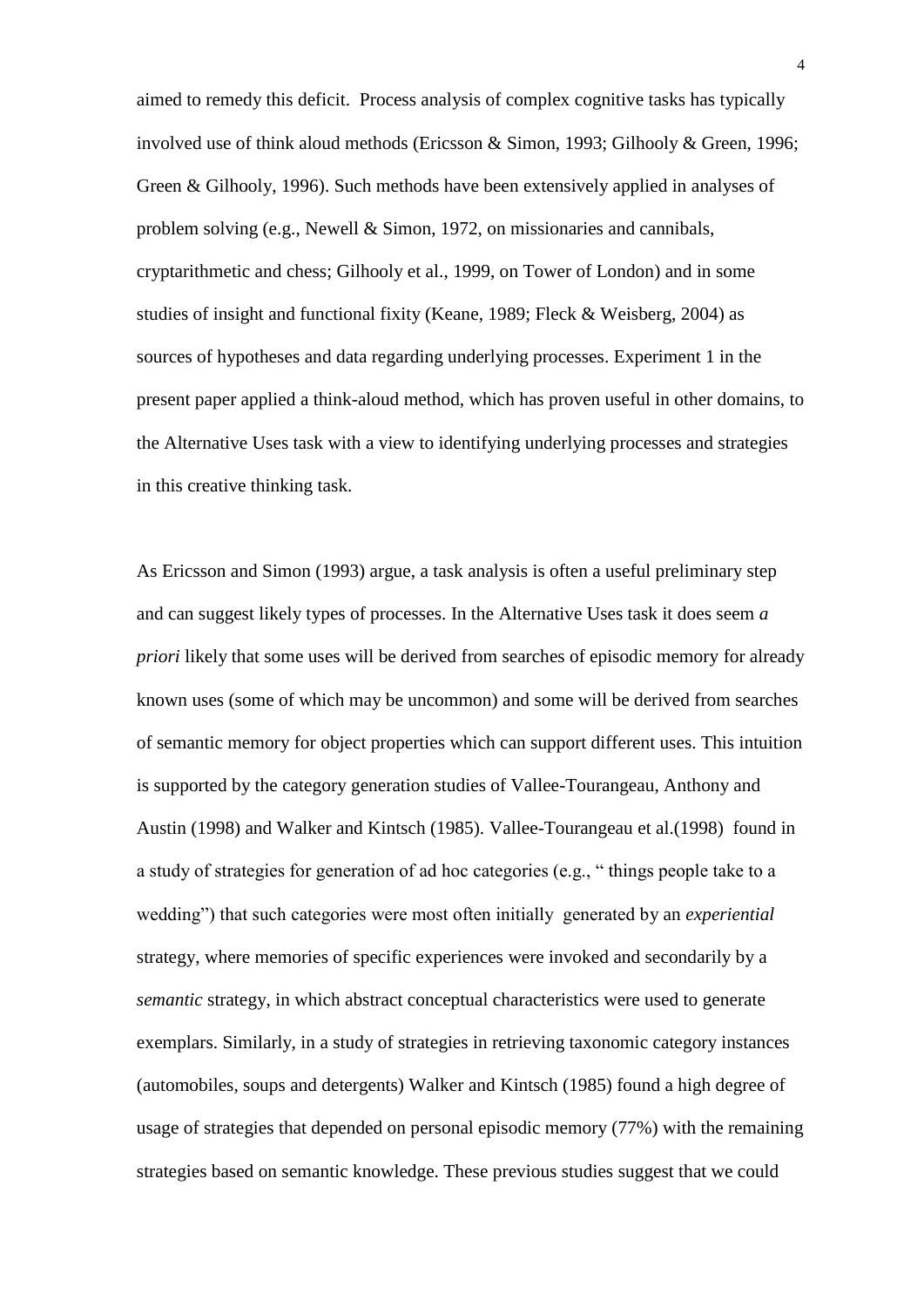expect to find episodic memory of previously known uses to be common and to be the basis of initial responses in the Alternative Uses task with semantically based uses occurring more rarely and later in the response sequence.

An important issue in the use of think aloud procedures is that, although such methods have been found informative in many domains, some studies have suggested that thinking aloud may alter the way in which tasks are processed. Ericsson and Simon (1993) on the basis of an extensive review of studies employing think aloud methods reported that when think aloud was concurrent with the task and was direct reporting of information in working memory, then think aloud was a non-reactive method. However, Schooler, Ohlsson and Brooks (1993) reported that thinking aloud with direct concurrent reporting had an interfering effect on performance on three insight problem solving tasks. This result is known as verbal overshadowing and although it has not been reliably replicated with insight tasks (Fleck & Weisberg, 2004), it is good practice in think aloud studies to include a control condition in which participants work silently in order to assess possible verbal overshadowing effects. Experiment 1, reported below, included a suitable control condition and tests for possible reactive effects of think aloud. Experiment 2, reported below, built on the strategy results of Experiment 1 and addressed the role of executive processes in the strategy based generation of responses which were self-classed as novel for the participant.

# **Experiment 1: A think aloud study of divergent thinking.**

#### **Method**

*Participants:* 40 participants (32 female, 8 male) took part in the think aloud condition and a control group of 64 (51 female, 13 male) participants worked silently in a group setting. Both groups produced written responses. All participants were university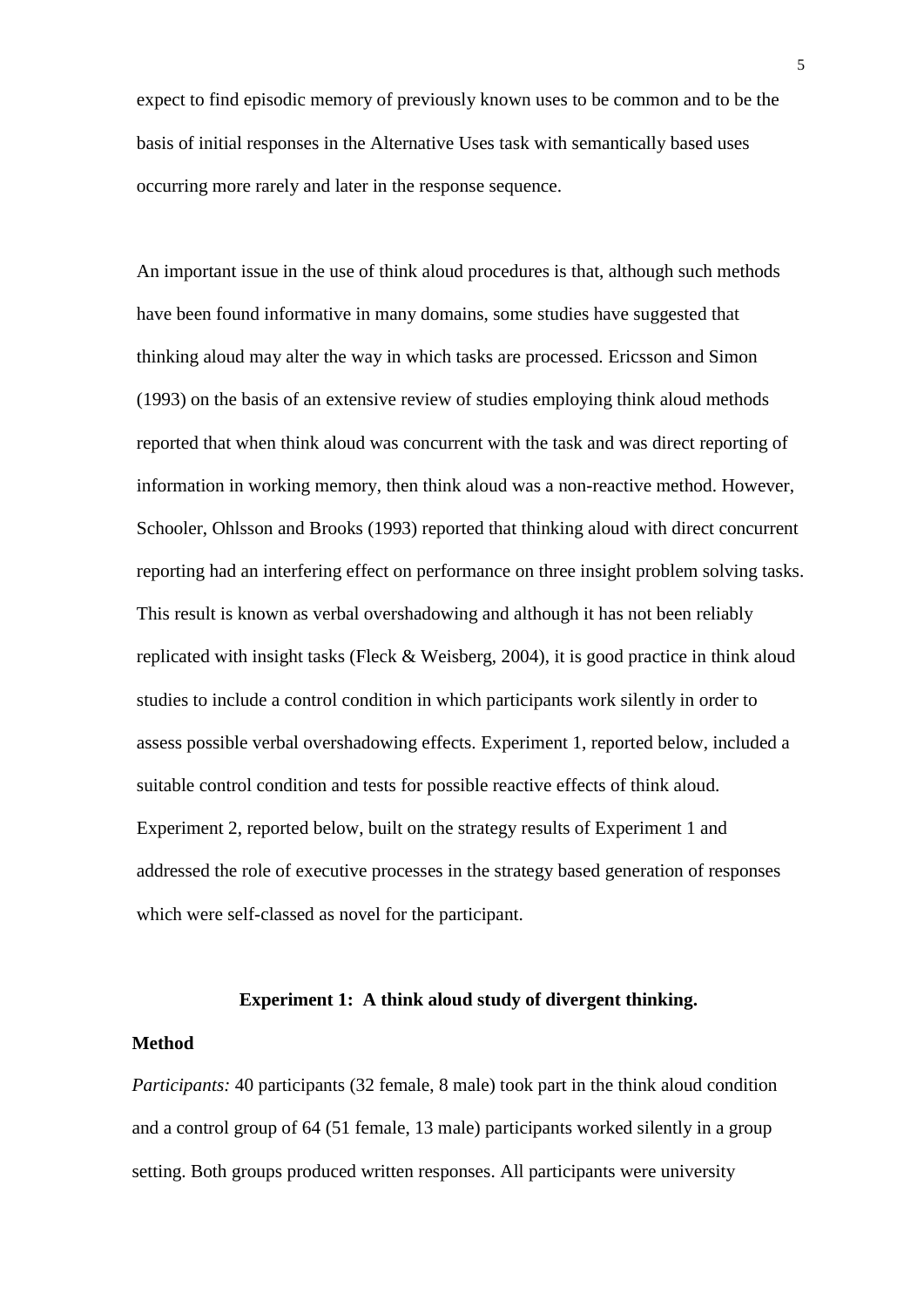students.

*Procedure:* The following instructions were given to both think aloud and control groups. "You will be asked to produce as many different uses as you can think of, which are different from the normal use, for a number of common objects. For example, the common use for a newspaper is for reading, but it could also be used for swatting flies, to line drawers, to make a paper hat and so on. You will have two minutes on each object. Its common use will be stated but you are to try to produce possible uses which are different from the normal one and different in kind from each other. Any questions? I will tell you when to stop on each item. You will have two minutes for each item".

Participants were then presented with the names of 6 items, one at a time, for which they were to produce novel uses in writing. The items were brick, car tyre, barrel, pencil, shoe, and hanger. In each case the common use was given and other different uses were requested.

The think aloud group were also first given standard instructions adapted from Ericsson and Simon (1993), as follows.

"In this experiment we are interested in what you think about when you find solutions to some problems I am going to ask you to do. In order to do this, I am going to ask you to *think aloud* as you work on the problems you are given. What I mean by "think aloud" is that I want you to tell me everything you are thinking from the time you first see the question until you reach a solution or I tell you to stop working on the problem. I would like you to talk aloud constantly from the time I present each problem until you are asked to stop. I don"t want you to plan out what you say or try to explain to me what you are saying. Just act as if you are alone in the room speaking to yourself. It is most important that you keep talking. If you are silent for any long period of time, I will ask you to talk. Please try to speak as clearly as possible as I will be recording you as you speak. Do you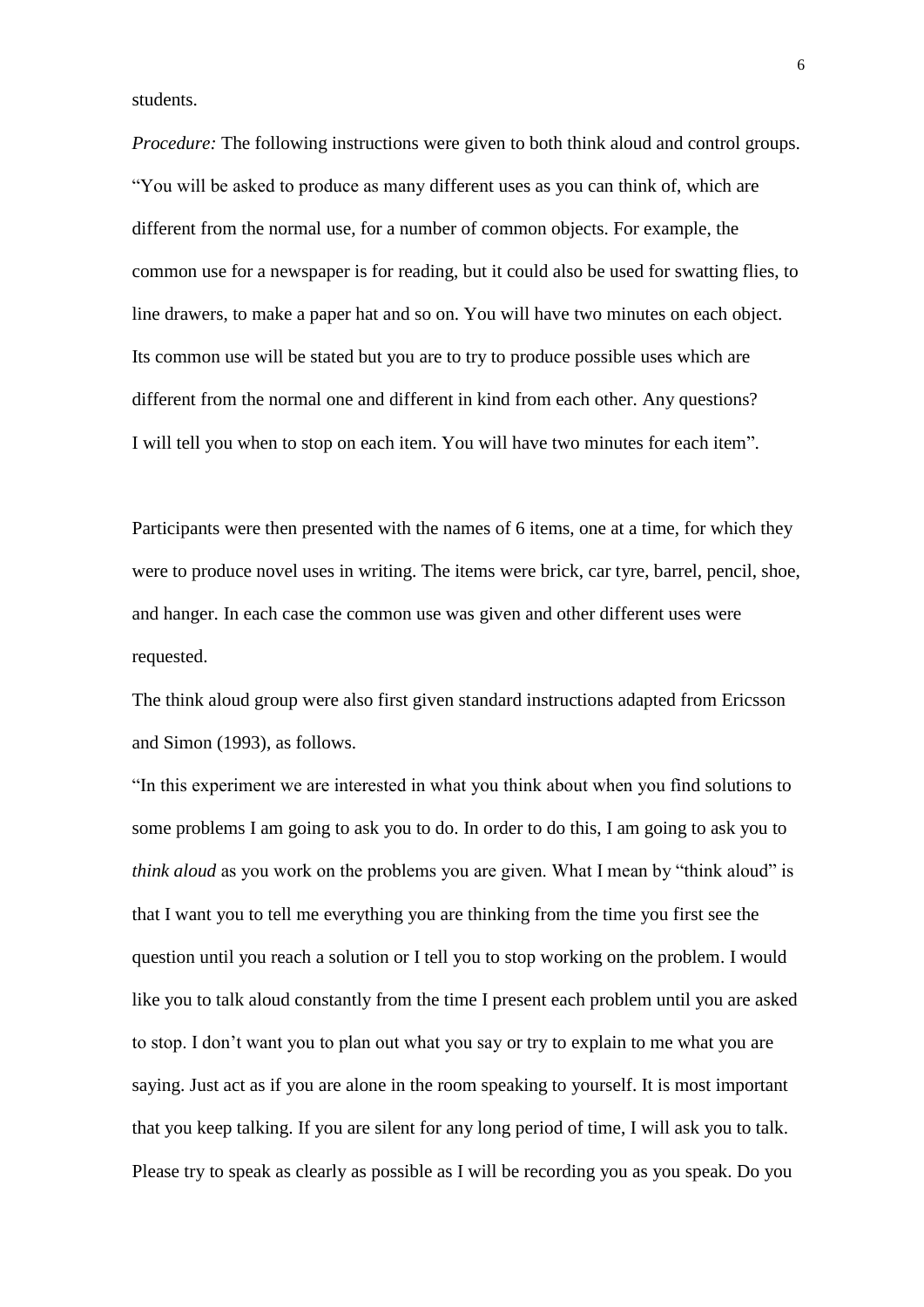### understand what I want you to do?

We will start with a practice problem to get you used to thinking aloud. While thinking aloud, tell me how many windows there are in your parents' house?"

After the think-aloud practice task, participants received the Alternative Uses task instructions and proceeded to carry out the Alternative Uses task while thinking aloud.

## **Results**

In the results reported below, all confidence intervals and tests used  $\alpha = .05$ *Comparisons of think aloud and silent working conditions*

Although thinking aloud is generally found not to affect performance in thinking tasks (Ericsson and Simon, 1993), in some cases interfering effects ("verbal overshadowing") have been reported (Schooler et al., 1993) and so it is customary to carry out checks on possible reactive effects of thinking aloud before analyzing the verbal protocols.

The total uses produced per participant over the 6 items for the Think aloud and Silent groups were very similar. The Think aloud mean (with 95% confidence interval) =  $27.25$  $(+/- 3.14)$  uses,  $SD = 10.12$ ; Silent mean = 26.43  $(+/- 2.09)$  uses,  $SD = 8.26$ . Reported uses were rated on a 7 point scale for novelty  $(1 = not at all novel ; 7 = highly novel) by$ an independent judge. A second judge rated a random sample of 50 of the proposed uses and the two judges showed a satisfactory degree of inter-judge reliability  $(r = .85 +/- .08,$  $df = 48$ ,  $p < 0.01$ ). The average rated novelty of uses produced was similar for Think aloud and Silent conditions. The Think aloud mean novelty =  $2.54$  (+/- .12), *SD* = 0.74; Silent mean novelty =  $2.45$  (+/- .12), *SD* = 0.51. We also examined correlations between number of uses produced and average novelty for the think aloud and silent groups separately. These two measures are usually moderately correlated. The two correlations were very similar (for Silent group,  $r = .43$  (+/- .10),  $df = 62$ ,  $p < .01$ ; for Think aloud group  $r = .49$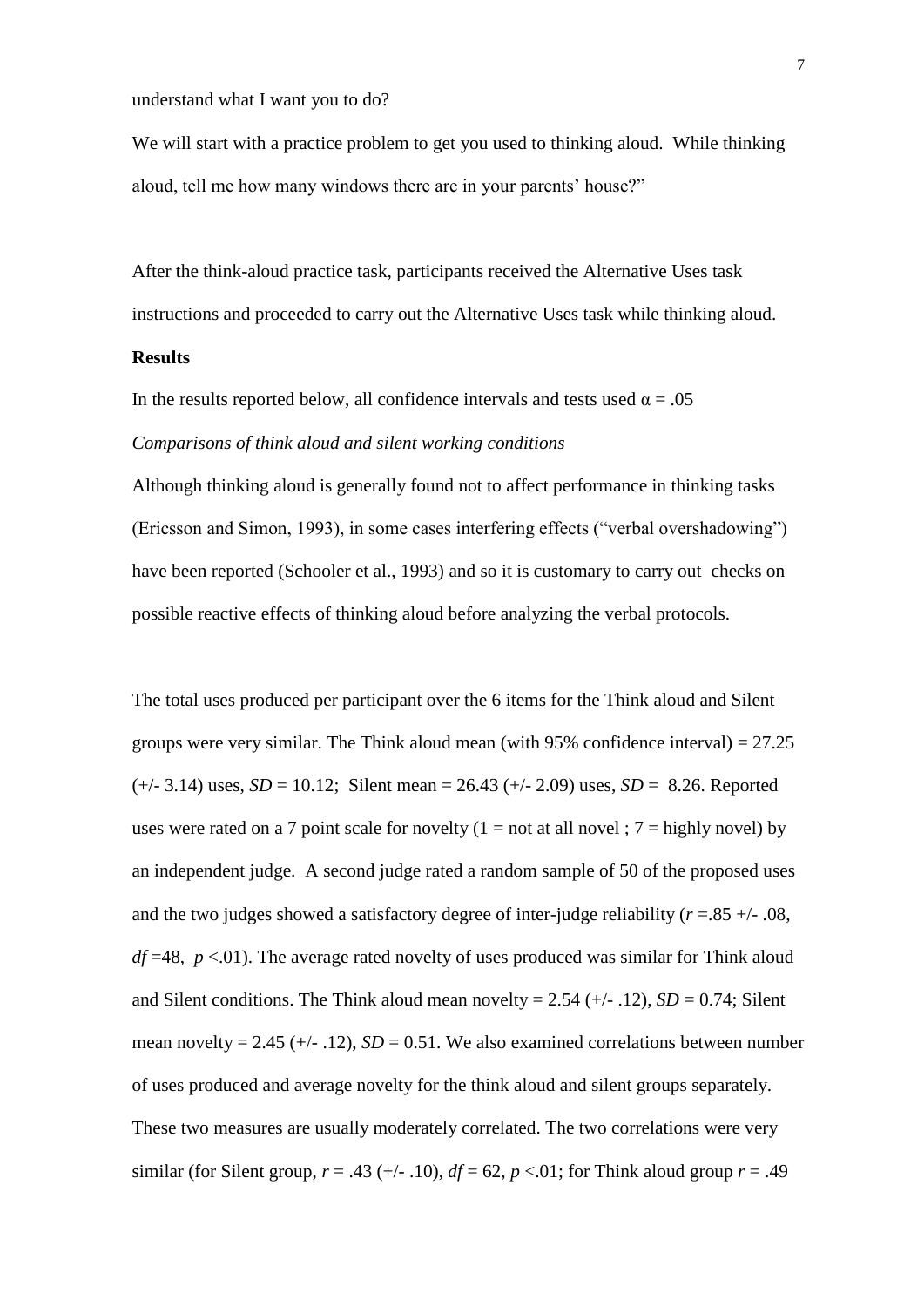$(+/- 12)$ ,  $df = 38$ ,  $p < .01$ ). These comparisons between the think aloud and silent working groups are re-assuring in that the results support the view that the think aloud requirement did not affect the normal flow of processing and that verbal overshadowing was not present.

# *Protocol analysis*

The think aloud protocols were transcribed and segmented into short phrases as is standard in protocol analysis (Ericsson & Simon, 1993; Gilhooly & Green, 1996). An overall total of 2,343 segments were identified over the 40 participants' attempts at the 6 divergent items. The segments were classified into an initial set of 18 substantive categories which were taken to reflect different processes involved in carrying out the Alternative Uses task plus a residual "Other" category (which accounted for less than 1% of segments). The 15 categories which each accounted for more than 1 % of segments are listed in order of frequency below (with average % incidence per participant and 95% confidence interval), together with a brief characterization and example segment in each case. Also listed is the % of participants who had responses in each category; these figures indicate that none of the categories were solely due to a small minority of individual participants. The coding scheme was checked for reliability by having a sample of 100 segments coded by a second judge. Simple agreement was found for 84% of the segments and the Kappa statistic (Fleiss, 1981), which adjusts for chance levels of agreement, was 0.81. We concluded that the coding scheme was sufficiently reliable to proceed with further analysis.

### Coding scheme

1. *Unmediated use* (33.3% +/- 3.3%): States possible use without explanation. E.g. "A tyre could be used as a floatation aid". Shown by 100% of participants.

2. *Item naming.* (11.66% +/- 1.5%): Repeats name of item. E.g. "Brick, brick, brick…"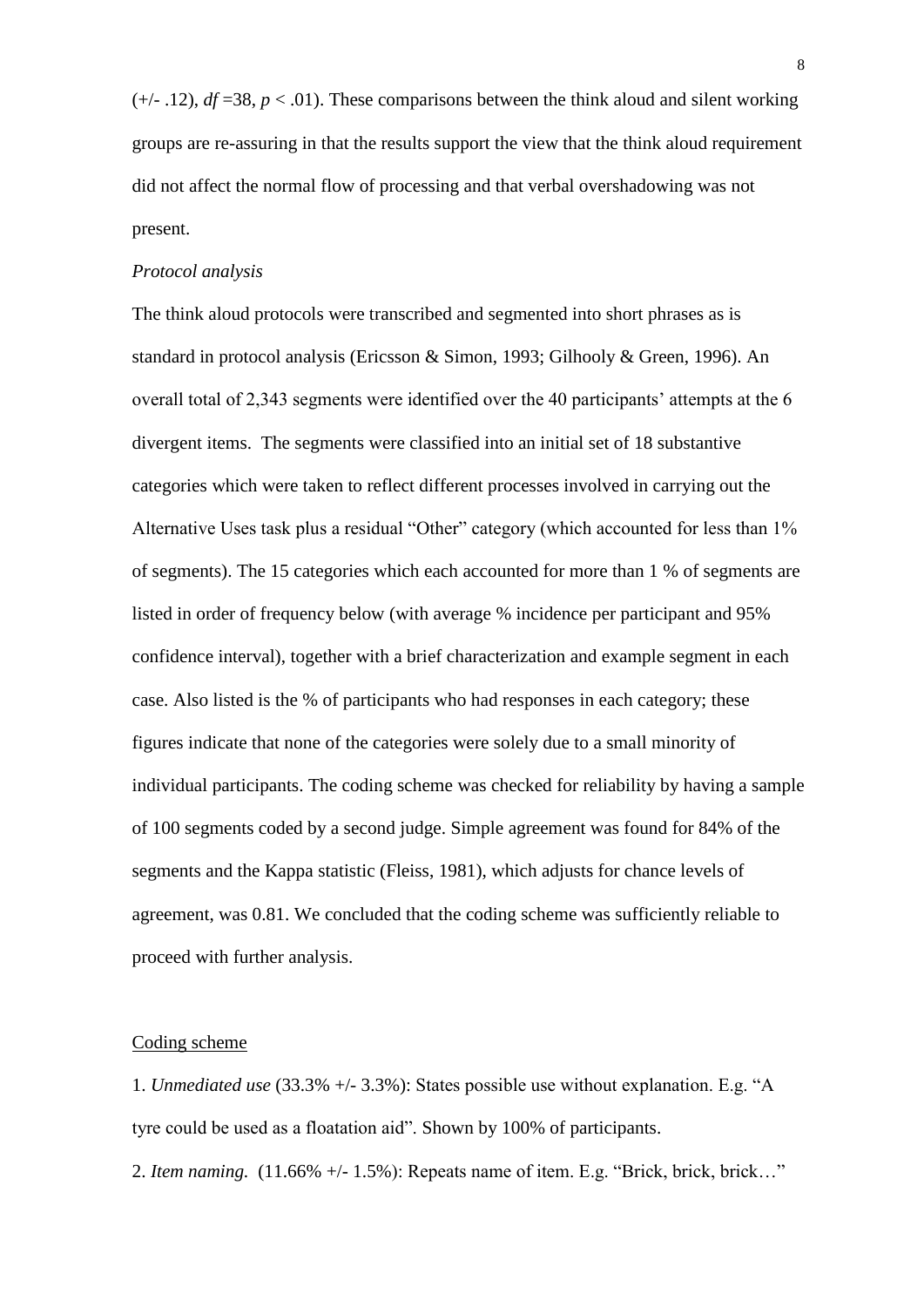Shown by 83% of participants.

3. *Episodic Memory use*. (9.2% +/- 1.7%): States possible use with reference to a specific memory. E.g. "I remember my father used a brick to stop a car rolling away." Shown by 75% of participants.

4. *Use query.* (5.9% +/- 0.90%). Poses use problem. "Now what else could I use a shoe for?" Shown by 78% of participants.

5. *Dominant use*. (5.7% +/- 0.8%). States main use of object. E.g., "A pencil can be used to write things." Shown by 85% of participants.

6. *Dissassembly uses*. (5.5% +/-1.3%). States a way of decomposing the target item and using the resulting components. E.g., "Remove laces from shoe and use them to tie your hair up." Shown by 80% of participants.

7. *Repeat use.* (3.6% +/-0.7%). Repeats an already stated use for the target item. E.g., "A brick could used as a weapon... <possible intervening segments>......Use brick as a weapon." Shown by 68% of participants.

8. *Property*. (3.4% +/- 0.7%). States property of object. E.g., "Bricks are heavy". Shown by 55% of participants.

9. *General use* (3.5% +/- 0.8%). States very wide category of use. E.g., "A barrel could be used as part of a work of art". Shown by 68% of participants.

10. *Impasse* (3.4% +/- 0.6%). Indicates participant cannot report any further uses at this point. E.g., "I can"t think of anything else to do with a pencil." Shown by 68% of participants.

11. *Property Use*. (2.9% +/- 0.7%). Explicitly indicates property which enables the stated use. E.g., "A pencil is sharp so can be used to poke holes in paper." Shown by 48% of participants.

12. *Example use.* (3.0% +/- 0.5%). After a General use, gives more specific examples. E.g., (After saying "A brick could be used in building things"), "A brick could be used for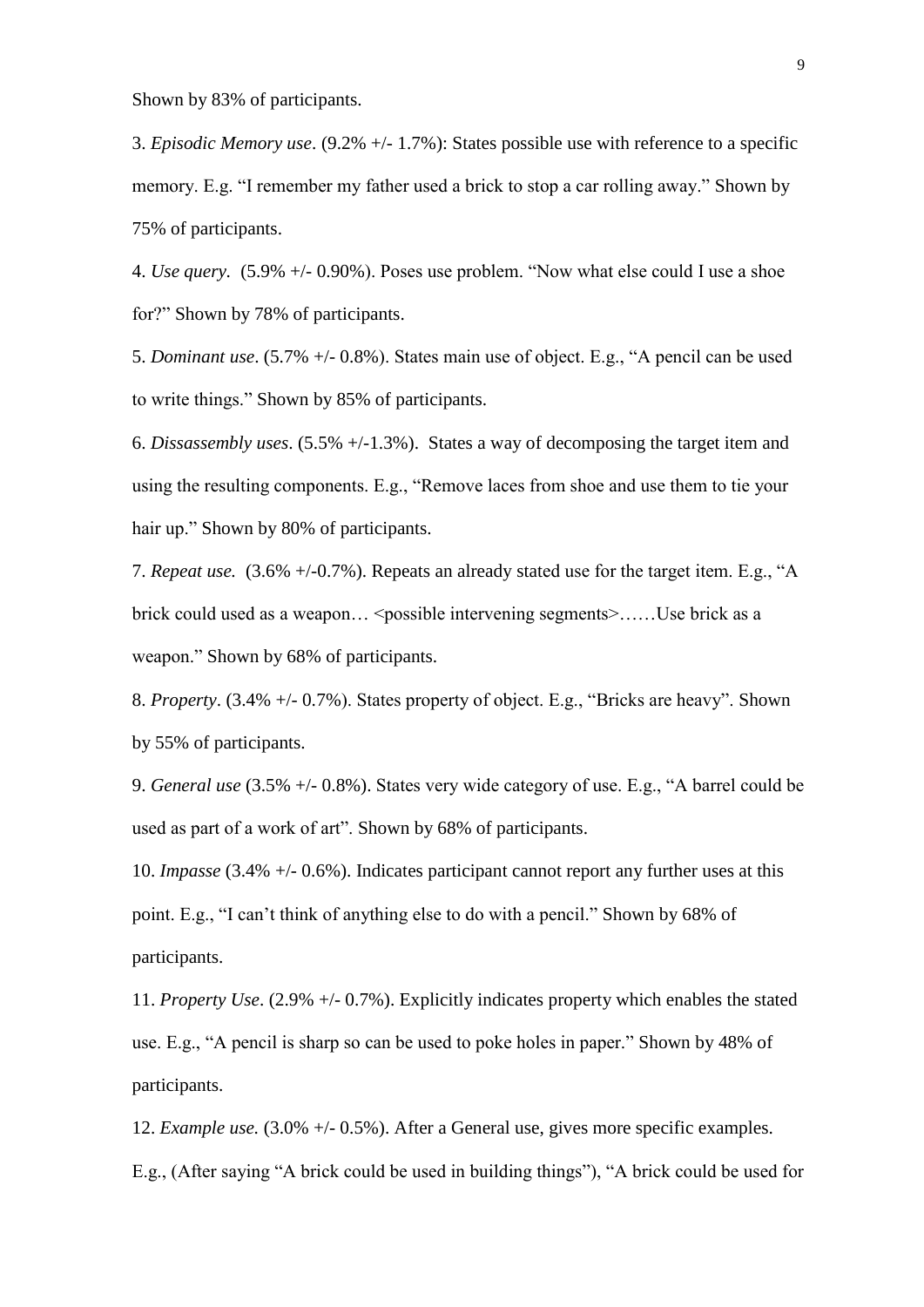building walls, paths, roads, channels for water." Shown by 68% of participants.

13. *Imagery*. (3.0%, +/-1.2% ). Indicates forming a mental image. E.g., "I am imagining a car tyre". Shown by 40% of participants.

14. *Context*. (2.9%, +/- 1.2%). Mentions context in which target object often found. E.g., "You often see tyres in garages." Shown by 40% of participants.

15. *Broad Use First* (2.9%, +/- 1.2%). Considers target object against an initially broad use category. E.g., "Could a barrel be used as a kind of transport? Yes, you could float things in it down a river." Shown by 28% of participants.

To facilitate further analysis the above detailed codes were grouped into four larger strategy and two process categories.

The process categories were as follows:

- 1. **Memory use production.** Retrieval from memory of alternative uses, either unmediated, without mention of specific memories or mediated, with specific reference to prior knowledge acquired through direct or indirect experience. Unmediated uses are presumed to derive from knowledge held in long term memory and hence are grouped with uses deriving from episodic long term memory. Segments coded as *Unmediated* or *Memory based* are taken to indicate this strategy.
- 2. **Property use production**. Retrieving and scanning properties of the object and then using these properties as cues to retrieve uses which require those properties. Segments coded as *Property* or *Property based* are taken to indicate this strategy.
- 3. **Broad use based production**. Reviewing object against a number of broad uses , such as "Transport", "Weapon", "Aesthetic", for possible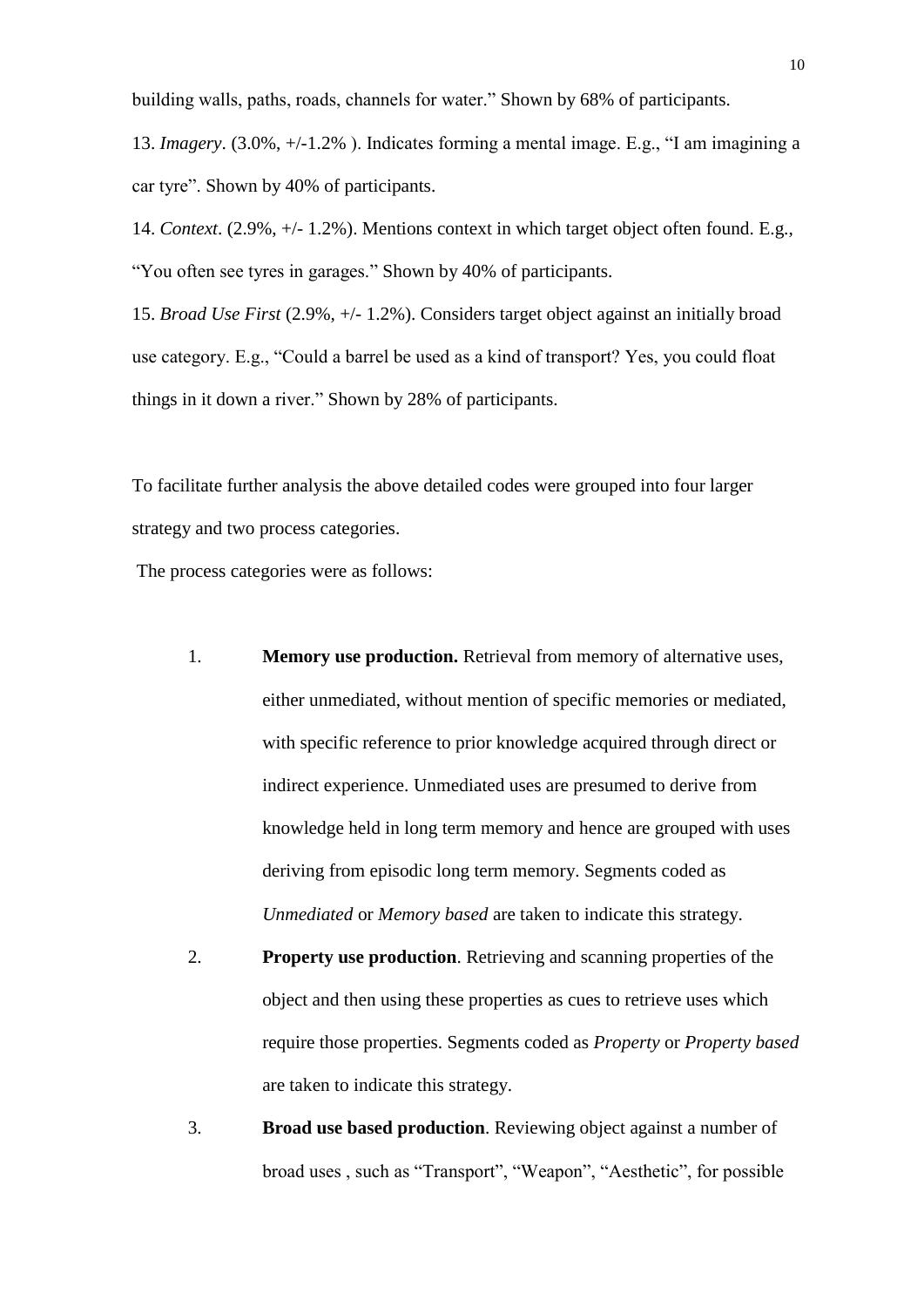application. Segments coded as *General Use, Example Use, Broad use first,* are taken to indicate this strategy.

4. **Disassembly use production**. Imagining disassembling the object and using parts or recombining parts. This corresponds to the single code *Disassembly uses*.

Two broad types of processes were identified:

- 1. **Self-cueing.** Repeating object name, imaging object and recalling object contexts, apparently to cue relevant information. Segments coded as *Image*, *Object naming* and *Context* are taken as indicating this process.
- 2. **Intrusions.** Repeating already given uses for object or stating dominant use (against instructions). Segments coded as *Repeat* or *Dominant use* are taken as indicating this process.

### *Relating strategies and processes to performance measures*

We examined whether frequencies of strategies and processes were linked to fluency and novelty of production as follows. The frequencies of the 4 main strategies and the 2 other processes were obtained by summing the respective segment level codes per participant. Average novelty per participant was obtained by rating each use produced on a 7 point scale of novelty  $(7 = \text{highly novel})$  and averaging over uses for each participant. Distributional data are shown in Table 1. Those measures which were positively skewed (Property, Broad Use, Dissassembly and Intrusions) were satisfactorily corrected by square root transformations for subsequent analyses.

# INSERT TABLE 1 ABOUT HERE.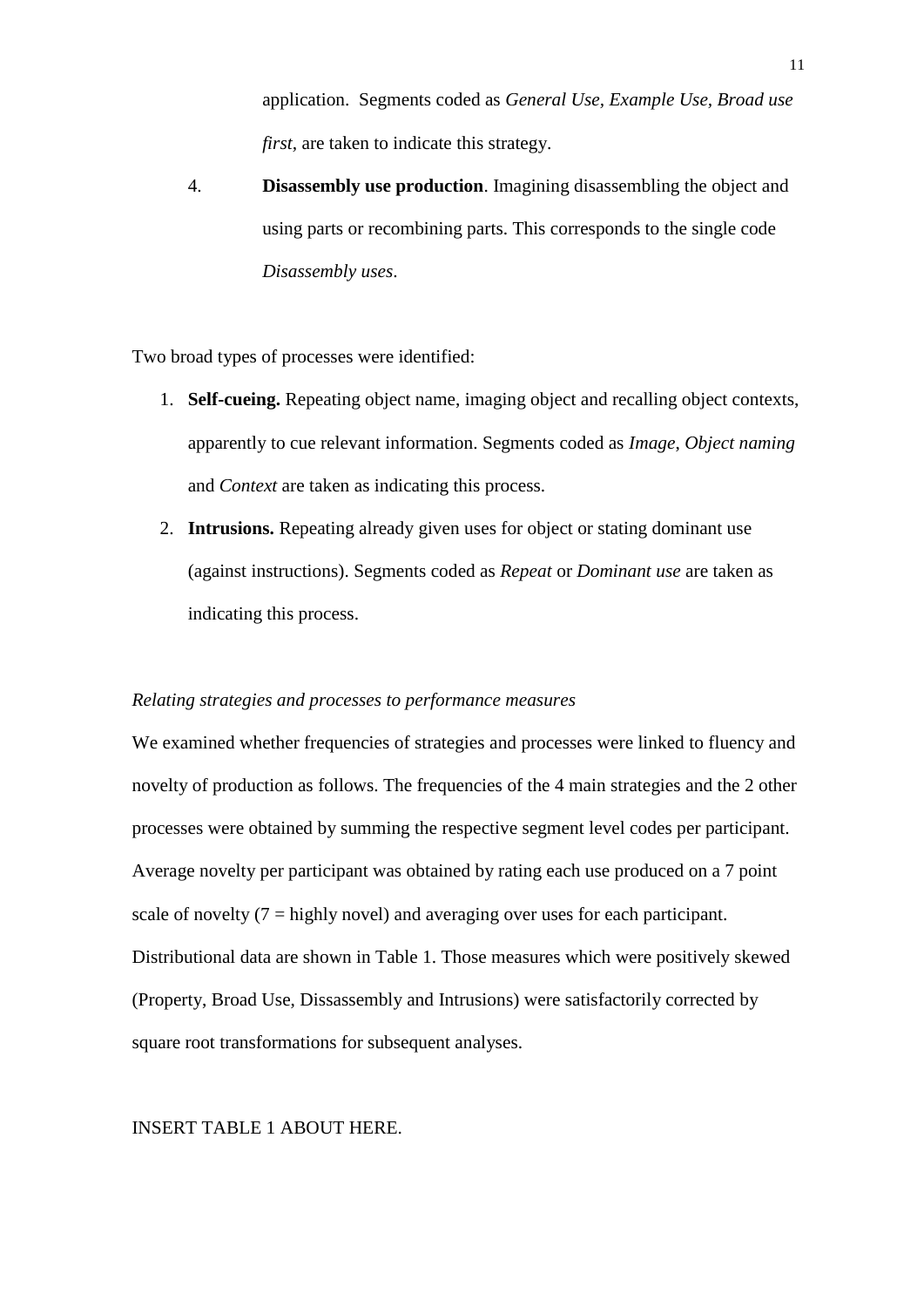Correlations were then obtained between the performance and strategy measures. These are given in Table 2.

# INSERT TABLE 2 ABOUT HERE.

From the simple correlations it appears that fluency of performance in divergent thinking is mainly determined by frequency of the Memory strategy while novelty is more related to use of Disassembly and Broad Use strategies with a lesser contribution from Memory strategies. Given that there are correlations among the measures of strategy frequency, in order to clarify the interrelations between strategy, process and production measures further, we carried out simultaneous multiple regression analyses with number of written responses and average novelty as the dependent variables and the strategy and process variables as predictors.

The regression results were broadly consistent with the simple correlations and indicate that Disassembly strategy frequency made a strong independent contribution to novelty of uses when other factors are taken into account  $(\beta = .57, t(34) = 4.60, p < .01)$ . Memory strategy frequency also made an independent contribution to predicting novelty ( $\beta = .37$ ,  $t(34) = 3.15$ ,  $p < .01$ ). Broad use strategy did not make a substantial contribution to novelty when other variables were taken into account  $(β = 0.16, t(34) = 1.25, ns)$ suggesting that the significant simple correlation with number of uses was largely due to confounding with other more influential variables. Regarding fluency (i.e., number of uses produced), Memory strategy is the sole independent predictor when other variables are taken into account  $(\beta = .73, t(34) = 6.71, p < .01)$ .

# *Order of occurrence of strategies*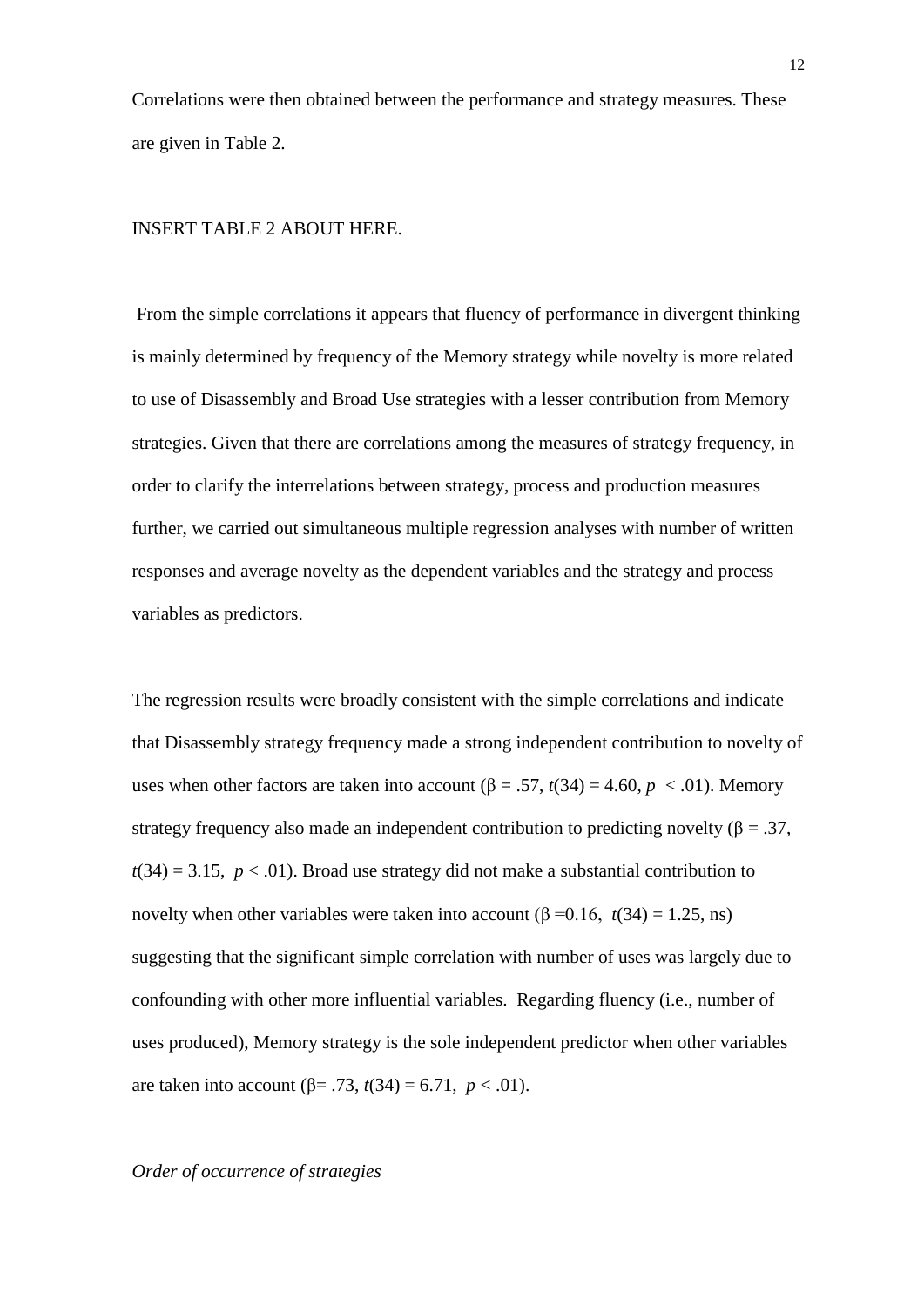To check for differences in the typical order of occurrence of strategies, the first incidence of the indicators of each strategy was obtained for each of the 6 target items and averaged for each participant. Overall, Memory Strategy tended to appear first in the sequence of protocol segments at an average segment sequence position of 2.59 (+/- .40), while Disassembly, Broad Use and Property Strategies first appeared on average at positions 5.27 (+/- .75), 5.35 (+/- .60) and 6.06 (+/- 1.03) respectively. Thus, Memory Strategy tended to occur earlier than the others (indeed occurred first in 97.5% of rankings of order of occurrence for the 40 participants) but there was no strong difference between the later appearing strategies in terms of order of appearance.

# **Discussion**

There was no evidence in this study to suggest that the think aloud procedure caused verbal overshadowing in the Alternative Uses task and the verbal protocols yielded readily interpretable results. Memory responses were frequent and tended to be produced early. Uses produced in this way were of uses pre-known to the individual and did not therefore involve any personal-psychological creativity (Boden, 2004). It seems that Memory responses would generally be produced first as these will tend to occur automatically and rapidly in response to the item cue. Other strategies are presumed to be more effortful and executively demanding and would be expected to occur later when the initial automatic retrievals have been exhausted. When Memory use production had exhausted readily retrieved instances of experienced alternative uses, most participants switched to the other strategies which could produce more novel uses. We now consider processes involved in the more demanding strategies in turn.

Property Use Production can be interpreted as involving (1) retrieval of one or more properties of the target object and (2) a search of semantic memory for uses or functions which have as a requirement the retrieved property or properties. Property Use Production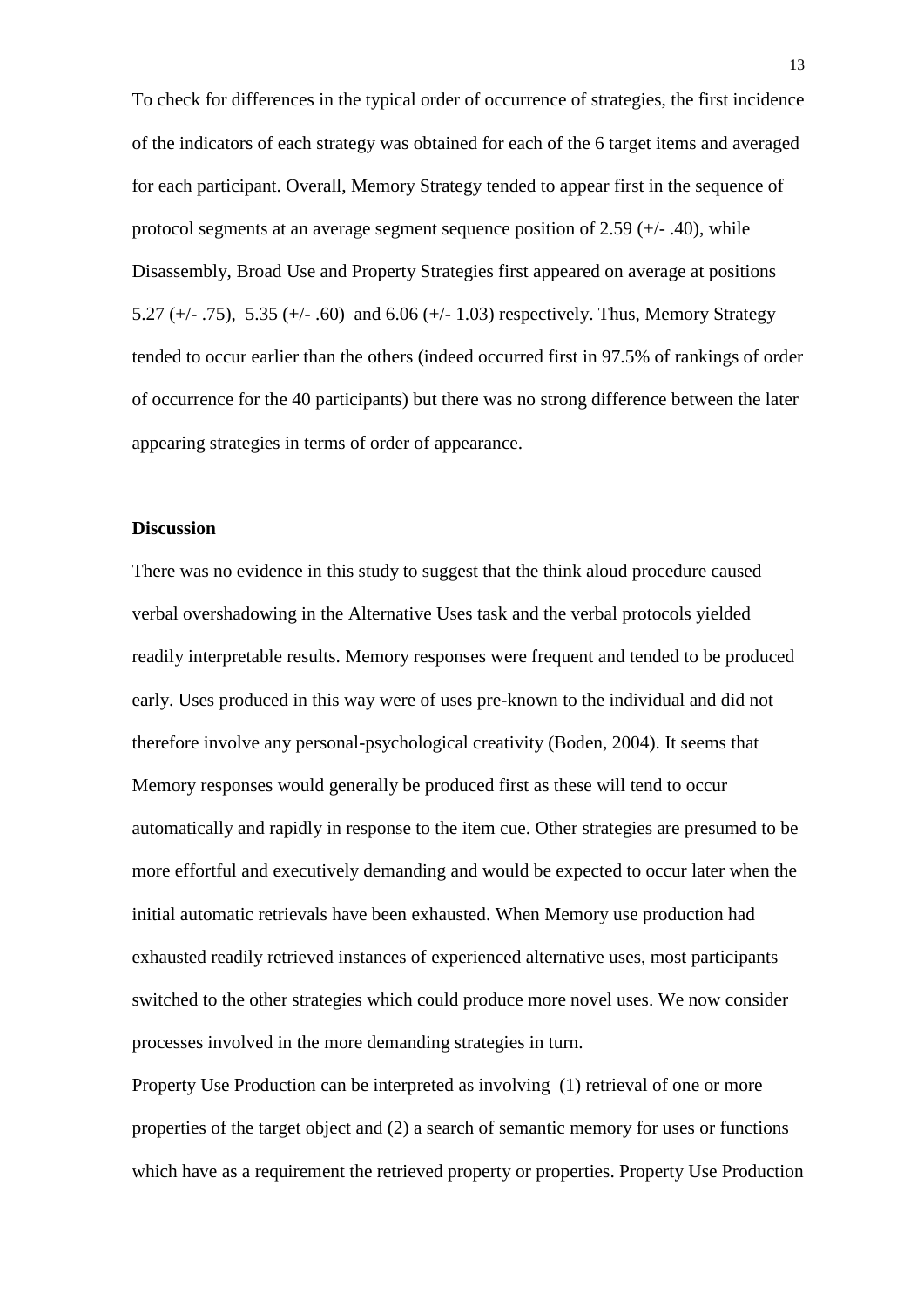could give rise to personally novel uses not previously thought of or experienced by the person (e.g., using a brick as a pillow on the basis of its size and shape). Theoretically, object properties may be retrieved from an amodal semantic representation or through an imagery process in which an image of the object is generated and examined for properties. Some 40% of our think aloud participants did speak at least once of "seeing" the objects while searching mentally for uses which strongly suggests some involvement of imagery. This is consistent with LeBoutillier  $&$  Marks's (2003) finding in a metaanalytic study of 9 experiments with a total of 1494 participants of a relationship between imagery ability and creativity as indexed by divergent thinking tasks. Disassembly as a strategy involved imagining the breaking up of the item into components (e.g., a shoe may be broken up into sole, upper and laces), each of which can then serve as "input" to Memory or Property Use Production. The Disassembly strategy was particularly associated with production of uses judged to be highly novel.

Broad Use Production was relatively infrequently observed and involved considering possible broad categories of use such as "means of transport" and determining whether the target object had properties permitting that broad use. The Broad Use Production strategy is similar to an approach found to be fruitful in Finke's (1993) study of the Geneplore model of creativity in the creative synthesis task. In this task participants are requested to combine given shapes "to make interesting and potentially useful objects". Finke found that if combinations were produced without a pre-set detailed goal and then interpreted as examples of many different broad categories, such as furniture, tools, toys and so on, overall creativity of the combinations was higher than when specific goals were preset. Similarly, in the Alternative Uses task the Broad Use strategy seeks to interpret target objects, such as a shoe, as possible examples of a range of broad uses such as means of transport, furniture, ornaments, foodstuff etc. By this means a shoe might be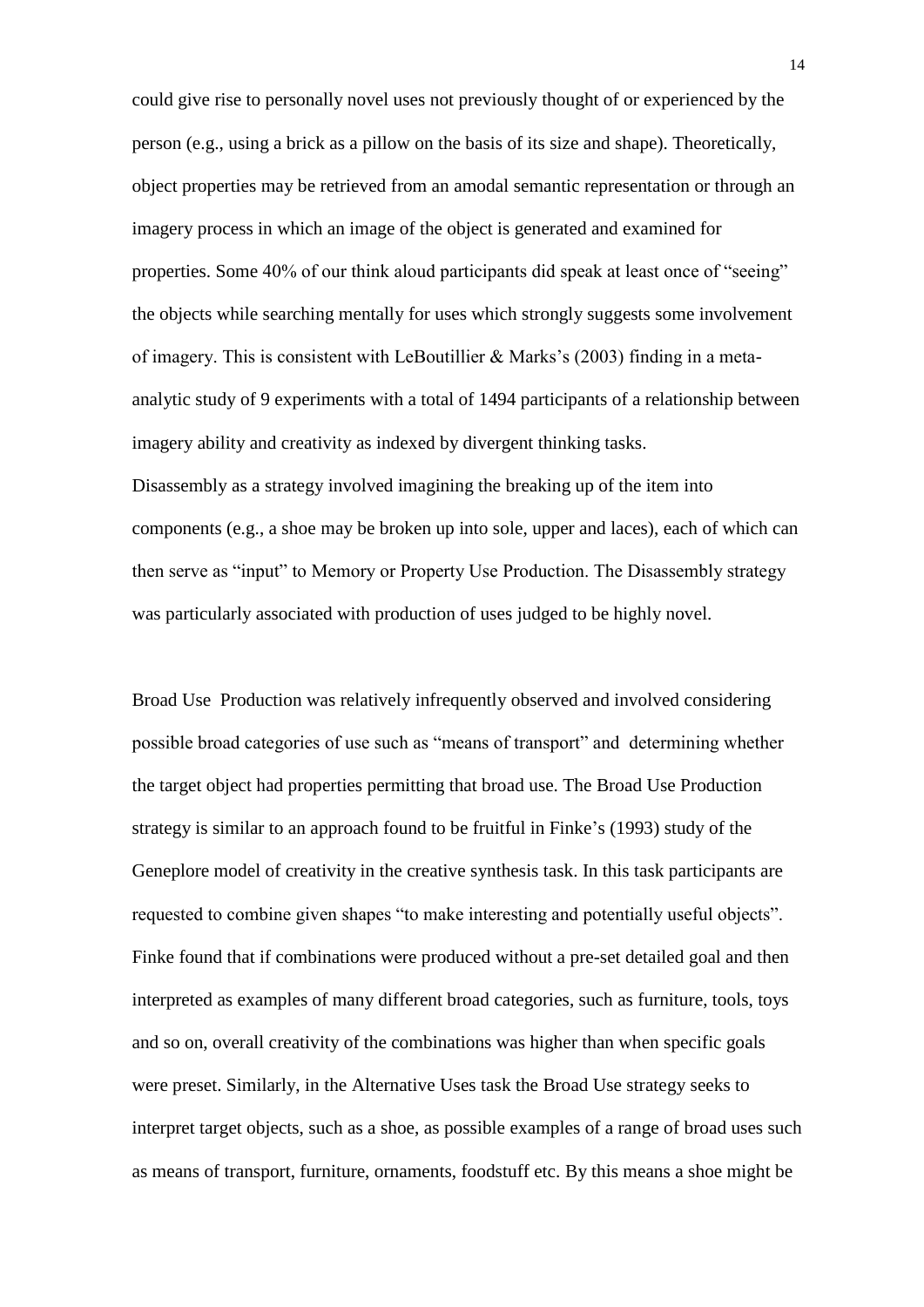ascribed a possible transport use, e.g., a letter could be put in a shoe and then be transported by throwing the shoe over a high wall.

Overall, we found that episodic memory strategies predominated early in the process and were then followed by strategies which were based on more abstract semantic knowledge of properties of the target items. Vallee-Tourangeau et al., (1998) and Walker and Kintsch (1985) found similar patterns in studies of strategies in generation of ad hoc and taxonomic categories respectively, in that such categories were most often generated by an *experiential* strategy, where memories of specific experiences were invoked and secondarily by a *semantic* strategy, in which abstract conceptual characteristics were used to generate exemplars. Property, Broad Use and Disassembly strategies could be regarded as different semantic strategies. Memory strategies do not produce personally novel uses and are likely to be less executively demanding than the semantic strategies and so the next study addresses the relationship between executive functions and the personal novelty of uses produced.

### **Experiment 2: Executive Functions and Old v. New uses.**

The results of Experiment 1 above suggested that participants engaged in a range of strategies when carrying out the Alternative Uses task. Use of strategies is usually accepted to involve a marked degree of executive control in various ways. Two generally acknowledged executive processes (Baddeley, 2003; Miyake, Friedman, Emerson, Witzki & Howerter, 2000) are *inhibition* and *switching*. In divergent production the dominant use of the object must be *inhibited*. Furthermore, the Memory strategy will require inhibition of earlier produced dominant memories as the process continues to produce responses. Furthermore, possible responses will have to be evaluated for suitability and unsuitable

15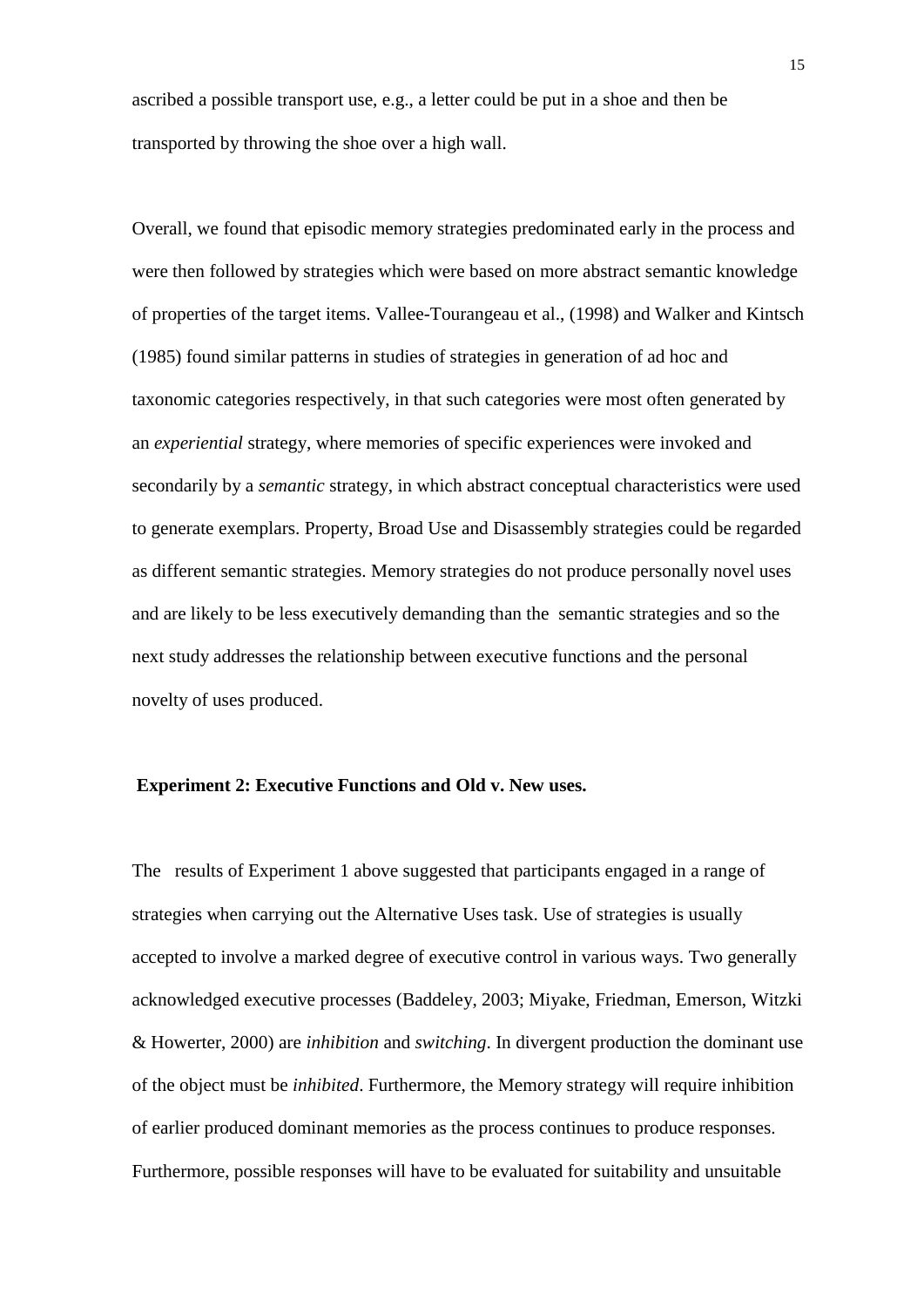ones inhibited. A decision will have to be made as to when to *switch* from the Memory strategy to one of the other strategies. If the Property Use Production process is running, further decisions about switching from one property cue to another will be required, coupled with inhibition of previously used cues. Theoretically, deliberate switching of retrieval cues in this way is seen as a central executive function in working memory models (Baddeley and Logie, 1999; Engle, Tuholski, Laughlin & Conway, 1999) and so the central executive would be expected to be involved in divergent production of novel uses. Interestingly, the standard task used for loading the central executive (*random generation* of items from a set, such as digits 1-9) requires *novel* response sequences. Random generation requires constant switching of the bases for responses (i.e. flexibility), overcoming habits and breaking sets, as is the case with divergent production tasks. Thus, the notion that executive processes are involved in production of novel responses is intrinsic to the working memory model.

Empirical results also support the view that executive functions are involved in divergent production and so it would be expected that divergent production of new uses would be correlated with performance on other executively loading tasks such as letter fluency (Phillips, 1997). Martin, Wiggs, Lalonde and Mack (1994) found that a secondary executive loading task impaired performance on a letter fluency task (i.e., produce as many words beginning with specified letter as possible in a set time) more than on a category fluency task (i.e., produce as many examples as possible of a common taxonomic category). This is interesting because letter fluency is generally regarded as more dependent on flexible responding (an executive function) than is category fluency. Conversely, they found that secondary task with a low executive load interfered more with category fluency than with letter fluency. Category-fluency is regarded as more dependent on automatic spreading activation than is the letter fluency task. Elsinger and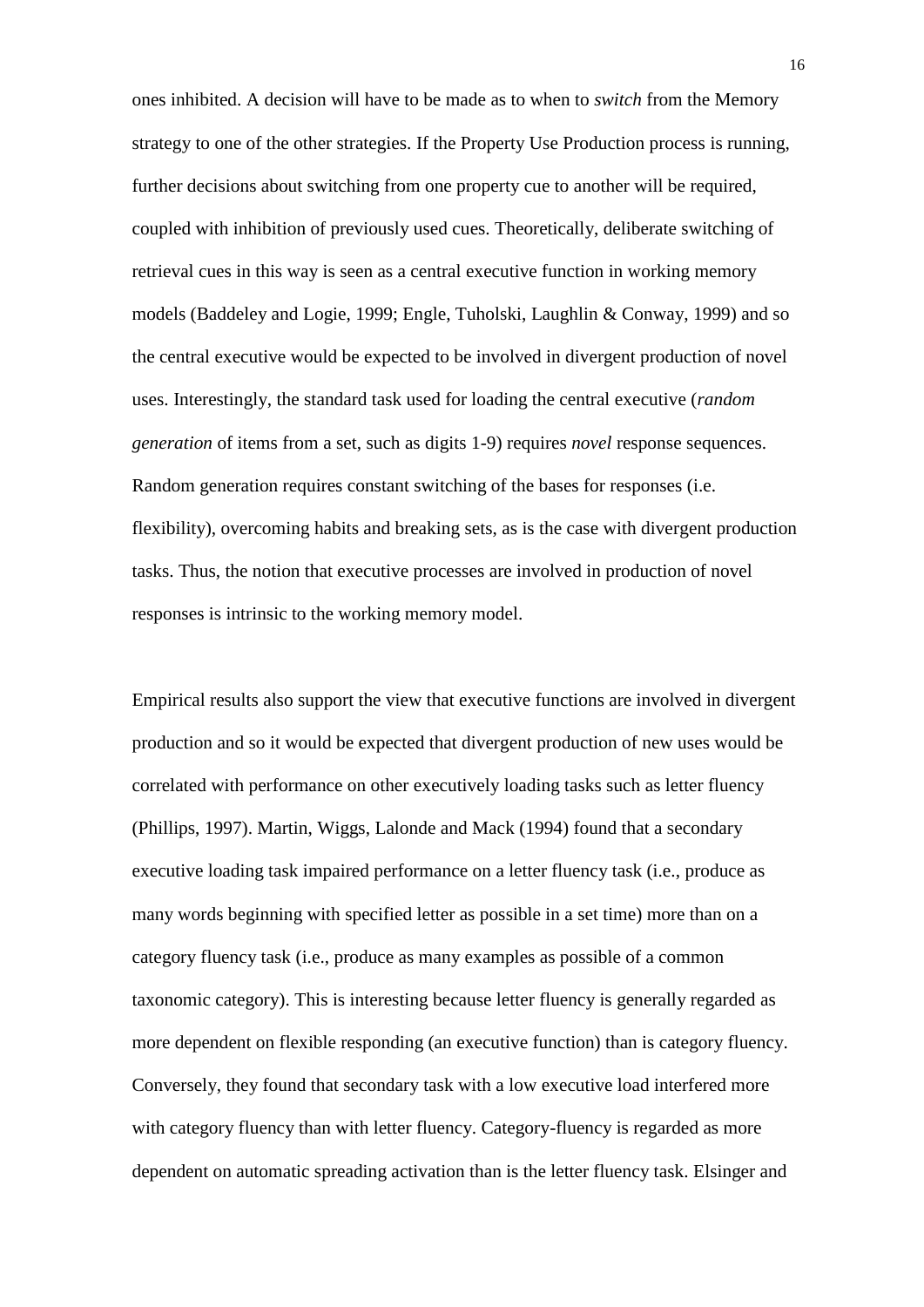Grattan (1993) found an impairment in frontal patients in Alternative Uses performance which again is consistent with executive involvement in divergent production, given the strong link between executive processes and frontal areas of the brain. Overall, there appears to be a good case that executive processes are involved strongly in divergent production.

The processes for carrying out the Alternative Uses task which have been proposed here indicate that Memory responses tend to occur first and so early responses will tend to be pre-known or "old" uses already stored in long term memory. Property-, Broad Use- and Disassembly uses tended to be produced later. This suggests that responses to the Alternative Uses task could be split into "old" (previously known, drawn from memory) and "new" (not previously known, generated during the task for the first time for the participants concerned.) Previous analyses of Alternative Uses response data have not separated these types of responses, but it may be important to do so because, on our analysis, "old" and "new" responses arise through different processes. A rather similar point was made on *a priori* grounds by Quellmalz (1985) in an evaluative review of the Alternate Uses Test in which he argued that :

" If Alternate Uses is proposed as a measure of creativity, it would be necessary to distinguish newly proposed uses from previously experienced uses, i.e., to disentangle background experience from creativity."

In line with Quellmalz"s point and following from our analyses of Experiment 1, in Experiment 2 reported below, participants were asked to identify which of their responses to an Alternative Uses task were "old" and which were "new" to them and had been first thought of during the experiment. Since "new" uses, in our view, always arise from more executively involving processes we predicted that frequency of "new" uses would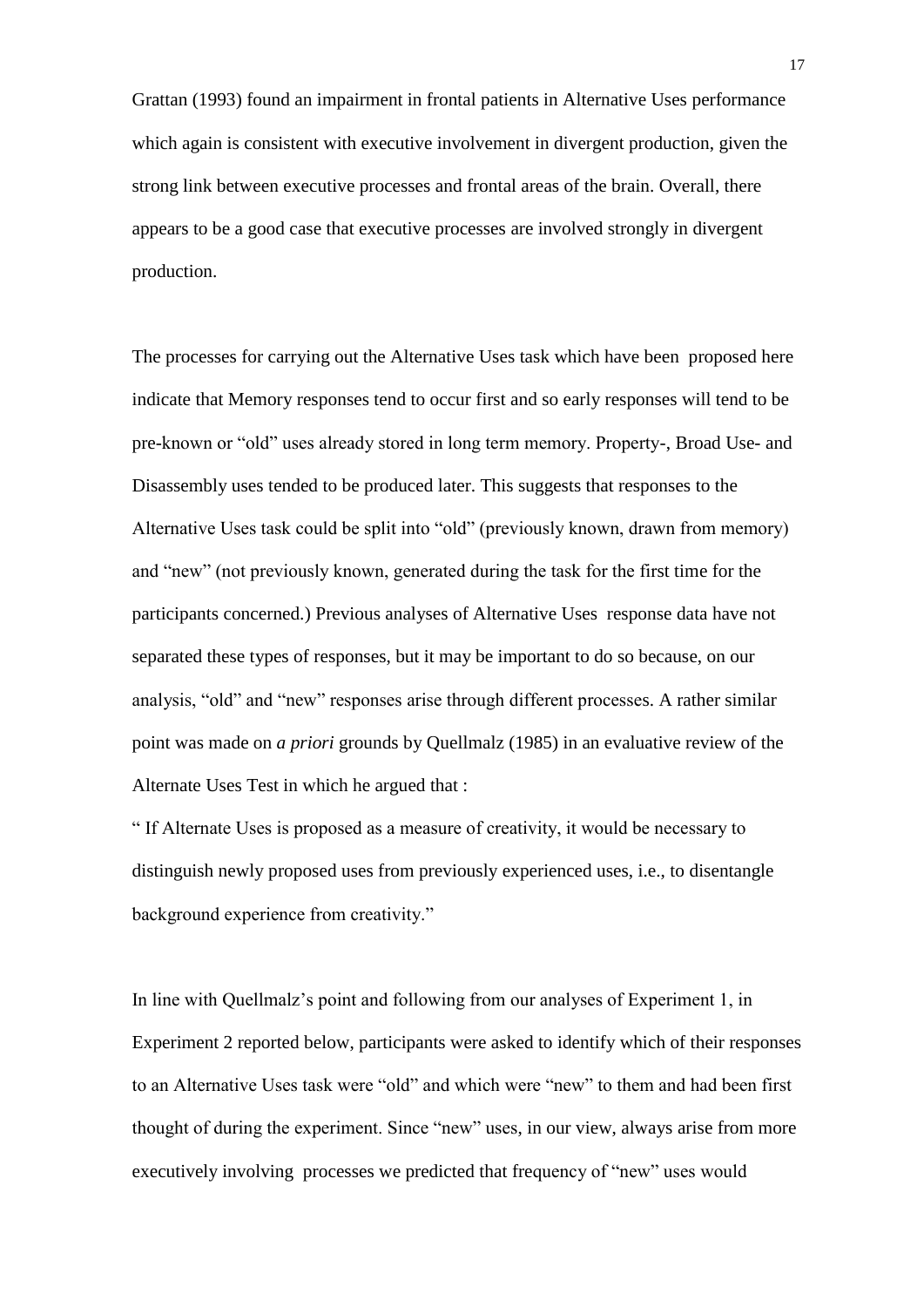correlate with performance in a task, which also draws on executive processes *viz.*, the *letter fluency* task (Martin et al., 1994; Elsinger & Grattan, 1993). Conversely, we predicted that frequency of production of "old" uses deriving from the Memory strategy would correlate with performance on *category fluency*, since both of these are presumed to involve retrieval through relatively automatic processes such as spreading activation (Martin et al., 1994).

### **Method**

*Participants*: 103 students from Brunel and Oxford Brookes Universities in England acted as participants (83 female, 20 male).

*Procedure*: Participants each carried out a single Alternative Uses divergent thinking task, under silent working conditions, for 2 minutes. 54 participants were tested with the item "Tyre" and 49 were tested with the item "Barrel". In both cases standard instructions were given, as in Experiment 1. Responses were written.

After completion of the divergent production phase, participants were asked to indicate by circling, for each use they had produced, which were first thought of while doing the task i.e., had never before seen or heard of before, either in their own experience or in films, books, television etc. Participants then carried out a category fluency task (name as many animals as possible) for 3 minutes and a letter fluency task (produce as many different examples as possible of words starting with "H") for 1 minute.

#### **Results**

Participants were able to follow the instruction to indicate "new" responses. Examples of "new" and "old" responses to the "Tyre" item are given below and appear to have considerable face validity.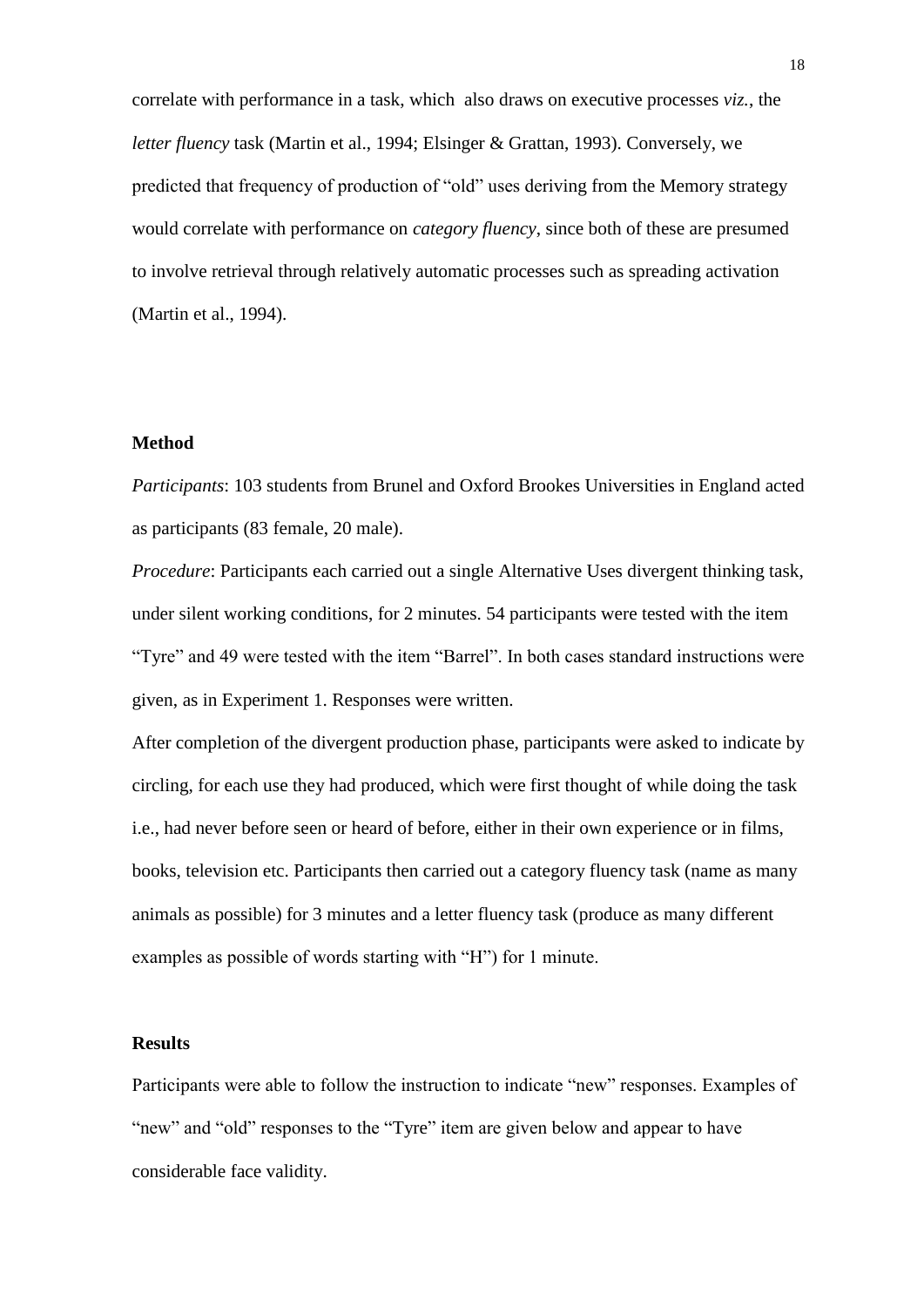| "Old"                  | "New"               |
|------------------------|---------------------|
| A swing                | A measuring device  |
| A crash barrier        | A picture frame     |
| A float                | To hide things in   |
| Part of assault course | As waist protection |

To examine further the validity of the self defined division into "old" and "new" responses, 20 "old" and 20 "new" responses were rated for novelty on a 7 point scale (7 = highly novel) by an independent judge. The "old" and "new" responses were paired in that each pair of responses came from a particular different participant chosen at random. It was expected that self-defined "new" uses would also tend to be seen as more novel by other observers. "Old" uses received a mean novelty rating of 3.37 (+/- .51) and "new" uses had a mean novelty rating of 4.80 (+/- .61). This difference was highly significant,  $t(19) = 3.49, p < .01.$ 

Our analysis suggests that "old" responses are produced through memory based responding and this occurs at an early stage while "new" responses arise through later occurring strategic processes. Thus, the average output position of "new" responses in the sequence of uses produced should be later than the average output position of "old" responses. As expected, the average output position  $(5.81 +/- .12, SD = 1.23)$  of the "new" uses produced in this study was significantly later than the average output position  $(3.48 +/- .09, SD = 0.85)$  of the "old" uses,  $t(102) = 10.02, p < .001$ .

Descriptive statistics for numbers of responses for "old", "new", category fluency and letter fluency are given in Table 3 for the groups responding to "Tyre" and "Barrel" target items separately. The two groups were similar on all measures as shown in Table 3 and so the groups" data were merged in the following analyses in order to clarify the patterns of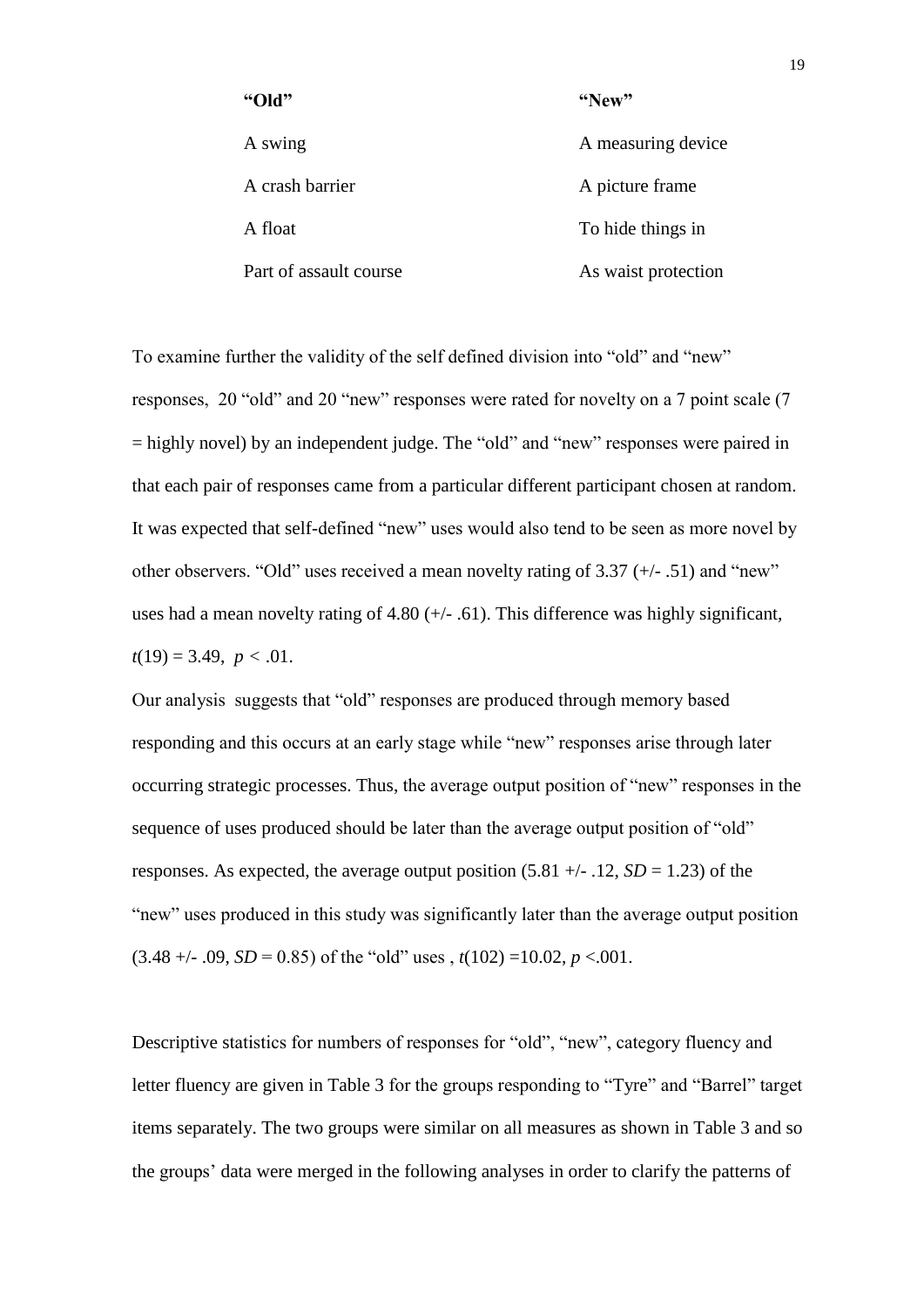results, which were similar in the unpooled data.

# INSERT TABLE 3 ABOUT HERE

 Correlations among the variables for the merged data of 103 participants are shown in Table 4.

#### INSERT TABLE 4 ABOUT HERE

As predicted on the basis of the analysis outlined here, the simple correlations indicate that "new" use production was more strongly linked to the executively loading task of letter fluency than to category fluency while "old" use production was more strongly related to category fluency, which is generally seen as being relatively more based on automatic spreading activation than to letter fluency. To clarify the interrelationships further, simultaneous multiple regressions were run for "new" and "old" uses as dependent variables and the fluency scores as predictors.

The regression results indicated clearly that fluency of production of "new" uses was predicted by letter fluency  $(\beta = .34, t(101) = 3.25, p < .01)$  but not by category fluency  $(\beta = .05, t(101) = 0.49, \text{ns})$  and *vice versa* for "old" uses which were predicted by category fluency ( $\beta$  = .29, *t*(101) = 2.72, *p* < .01) but not by letter fluency ( $\beta$  = -.17, t(101) = -1.57. ns)

### **Discussion**

This study examined the utility of a new method of scoring responses to the Alternative Uses task which involved having participants self categorise their responses as new to them or not, where "new" responses were those not previously experienced either directly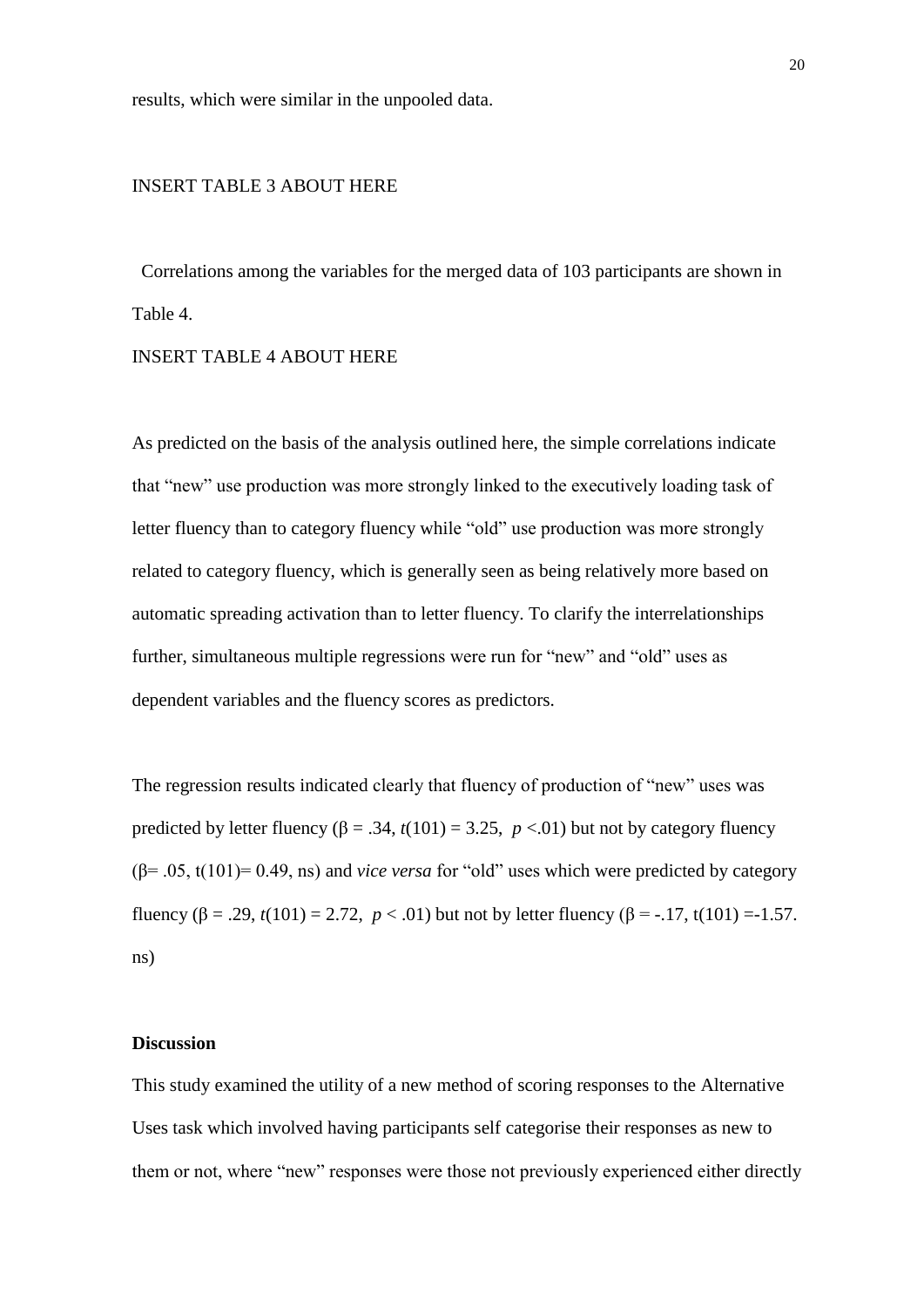or vicariously and first thought of during the task. Participants were able to follow the instructions and the self reported categorizations had face validity. The validity of the self categorization procedure was further supported in that "new" uses were rated by an independent judge as more novel than "old" uses. Self categorized "new" responses occurred later in the output series than "old" responses. A further result of this study is that production of personally judged "new" uses is related to ability to carry out a different executively loading task, viz., letter fluency, while production of "old" responses was not linked to letter fluency. This is supportive of the present analysis which posits executively loading strategies as underlying "new" use production. Our interpretation of this result is that participants with greater executive capacity were better able to carry out demanding strategies in both letter fluency and alternative uses, hence the observed correlation. On the other hand, production of personally judged "old" uses was more associated with performance of a task (taxonomic category fluency) which reflects largely automatic retrieval processes (although executive capacity would also have some role). This is also consistent with the view of the present analysis that "old" responses are mainly due to automatic retrieval of uses from long term memory. However, it is acknowledged that executive processes may also be involved in taxonomic category fluency; for example, in generating animal names it can be useful to switch the basis of search from domestic to wild animals and so on. Part of the correlation between category fluency and letter fluency may well reflect this overlap in type of resources employed in the two tasks. Our interpretation here is on the basis that letter fluency is more demanding of executive capacity than is taxonomic category fluency rather than that taxonomic category fluency does not involve executive capacity at all. Finally, it may be noted that the differential links of letter fluency to new uses and category fluency to old uses emerged most clearly from simultaneous regression analyses which took account of possible confounding and suppression effects among the variables.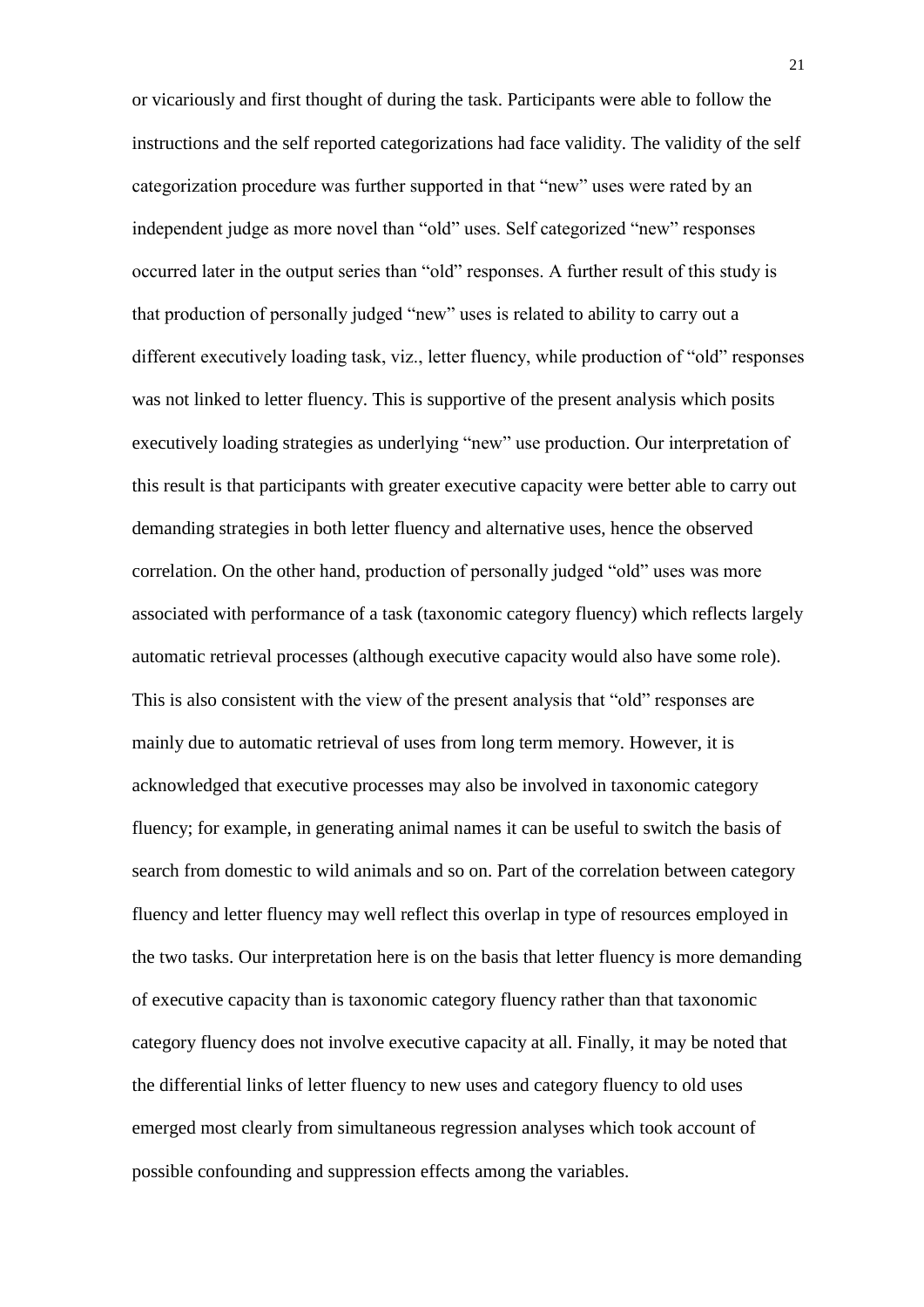## **General discussion**

The work reported here aimed to cast light on the processes underlying performance in the Alternative Uses divergent thinking task. Although divergent thinking is important in creative thinking, insight problem solving and overcoming functional fixity, analyses of the cognitive processes involved in divergent thinking did not appear to have been carried out before. On the basis of the think aloud study reported in Experiment 1, we identified four main strategies: Memory, Property, Broad Use and Dissassembly strategies. Initial responses are based on a Memory strategy of retrieval from long term memory of preknown uses. This is seen as a relatively automatic process of retrieving uses associated in past experience with the target objects. The Memory strategy was associated strongly with fluency of use production and made an independent contribution to average novelty of production (as rated by an independent judge). Thus extensive use of the Memory strategy can generate unusual uses which have been experienced by relatively few people but such uses are not truly cases of personal-psychological creativity in Boden"s terms (2004, p.4). It is noteworthy that the first responses tend to be based on contextualized personal experience stored as episodic or more generalized autobiographical memories. This type of retrieval appears to be relatively automatic, rapid, and not heavily loading of executive capacity. Later responses tend to be based on slower, more effortful, and executively loading strategies. The general pattern of episodic, contextualised retrieval strategies followed by more semantically based strategies was also found by Vallee-Tourangeau et al. (1998) and Walker and Kintsch (1985) in studies of ad hoc and taxonomic category generation respectively.

Following Experiment 1 we suggested that subjectively old or pre-known responses could be distinguished from subjectively new responses which are generated for the first time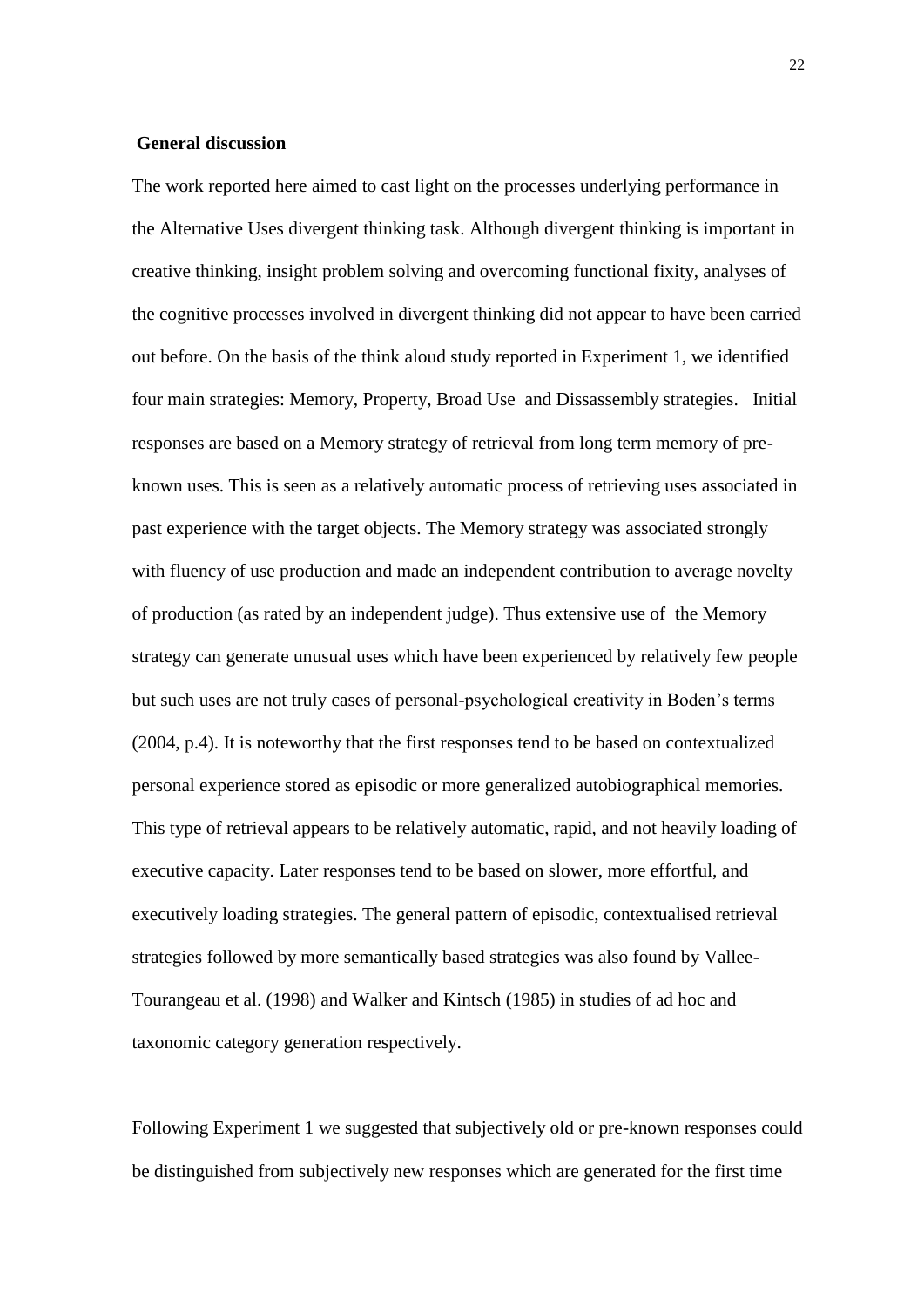during the experiment. In terms of Barsalou"s (1983, 1991) approach to conceptual knowledge and processing, producing new uses for a familiar object is equivalent to cross-classifying the object into new ad hoc use categories. For example a wooden chair (probably initially categorized only as a member of the category "things which one can sit on") could be cross-classified as a member of many other categories such as "things that could be used as emergency firewood", "things that can be stood on", "things that could hold doors open" and so on. Such cross-classifications generally arise only in the context of specific goals and Barsalou (1983) suggested that automatic elicitation of many crossclassifications in the absence of relevant goals would normally be undesirable and highly distracting as objects can be cross-classified in an indefinite number of ways. The Alternative Uses task is a special situation in which the person is actually given the unusual goal of producing as many cross-classifications as possible. Barsalou (1983) found that cross-classifying objects into new ad hoc categories was facilitated by provision of goals. The Broad Use strategy may work in a similar fashion by selfgenerating possible goals (e.g., "Use as transport") which then facilitate cross-classifying the target items as objects that can meet the self-generated possible goals (e.g. , to meet the "Use as transport" goal, "use shoe as means of transporting small objects while walking").

The second experiment examined the role of executive capacity in generating new and old use responses. Ability to produce "old" responses, presumed to be derived from memory of pre-known uses, was associated with ability to retrieve items from a well known taxonomic category. It may be suggested that in both cases memory based strategies underlie performance and involve low executive loads. Participants characterized by less executive capacity then find it harder in divergent production to switch to other strategies and to resist intrusions of previous uses. Participants who had greater executive capacity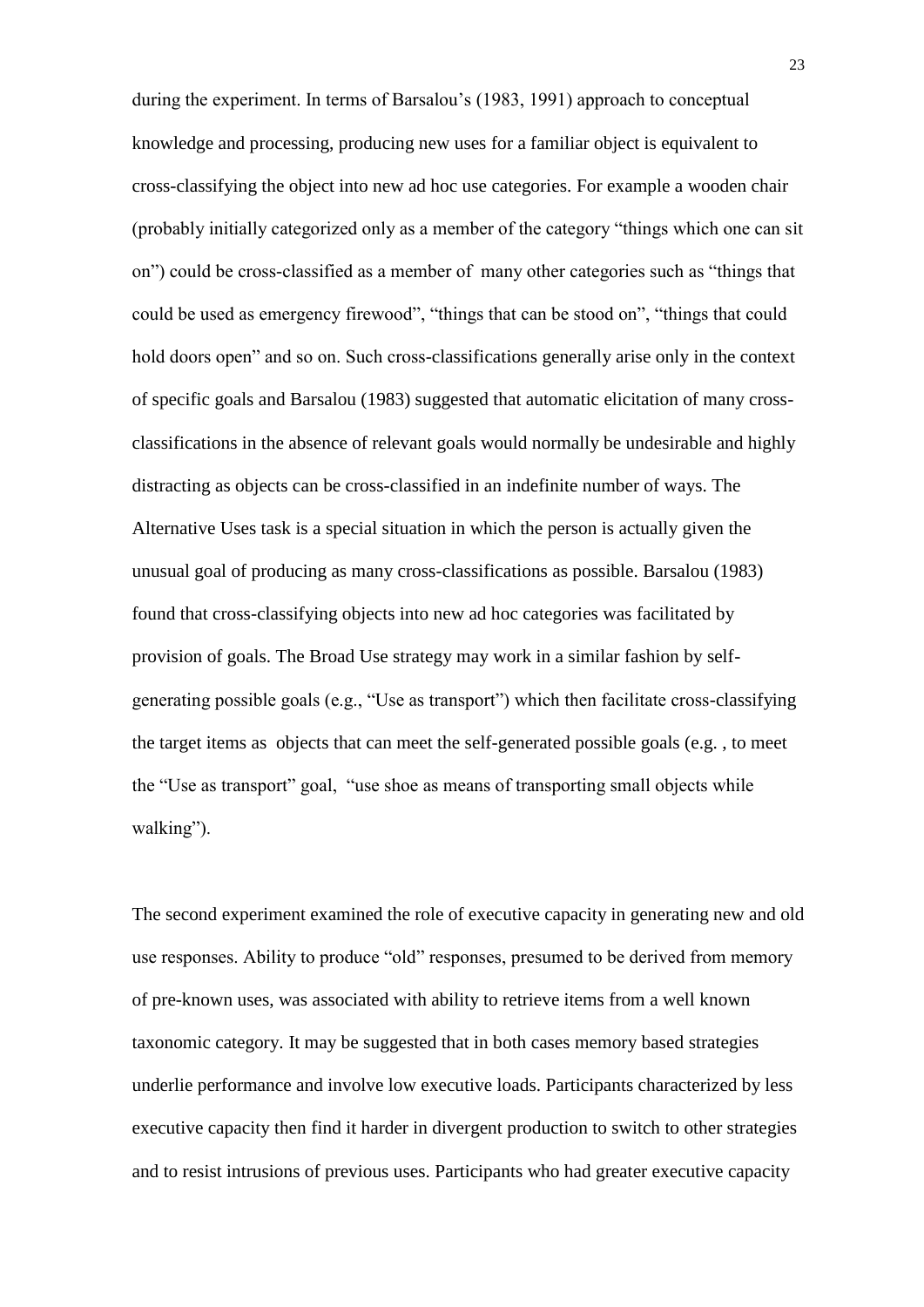as indicated by higher response scores on the letter fluency task produced more "new" responses in divergent production. This association of divergent production with executive functioning suggests further studies which more explicitly test differences in particular executive functions such as switching and inhibition in relation to Alternative Uses performance.

Other fruitful lines for future research would include examining effects of different modes of item presentation such as pictures or actual objects as against object names. Different modes of presentation would be expected to make different properties salient which in turn should affect new uses produced through the Property strategy. Also, mental workload might be reduced by picture or object presentations since properties would be generally more readily accessible. Such stimulus support would be expected to yield more responses than found with standard verbal label presentation, as well as leading to different properties being used as bases for responding. The separate measurement of "new" and "old" responses for individuals suggests possibilities for future psychometric research. It would be expected that the "new" responses measure would be a more valid predictor of real life creativity than total responses (which mixes "old" and "new" together). Work is required to explore further the reliability and general validity of the "new" response measure in the Alternative Uses task.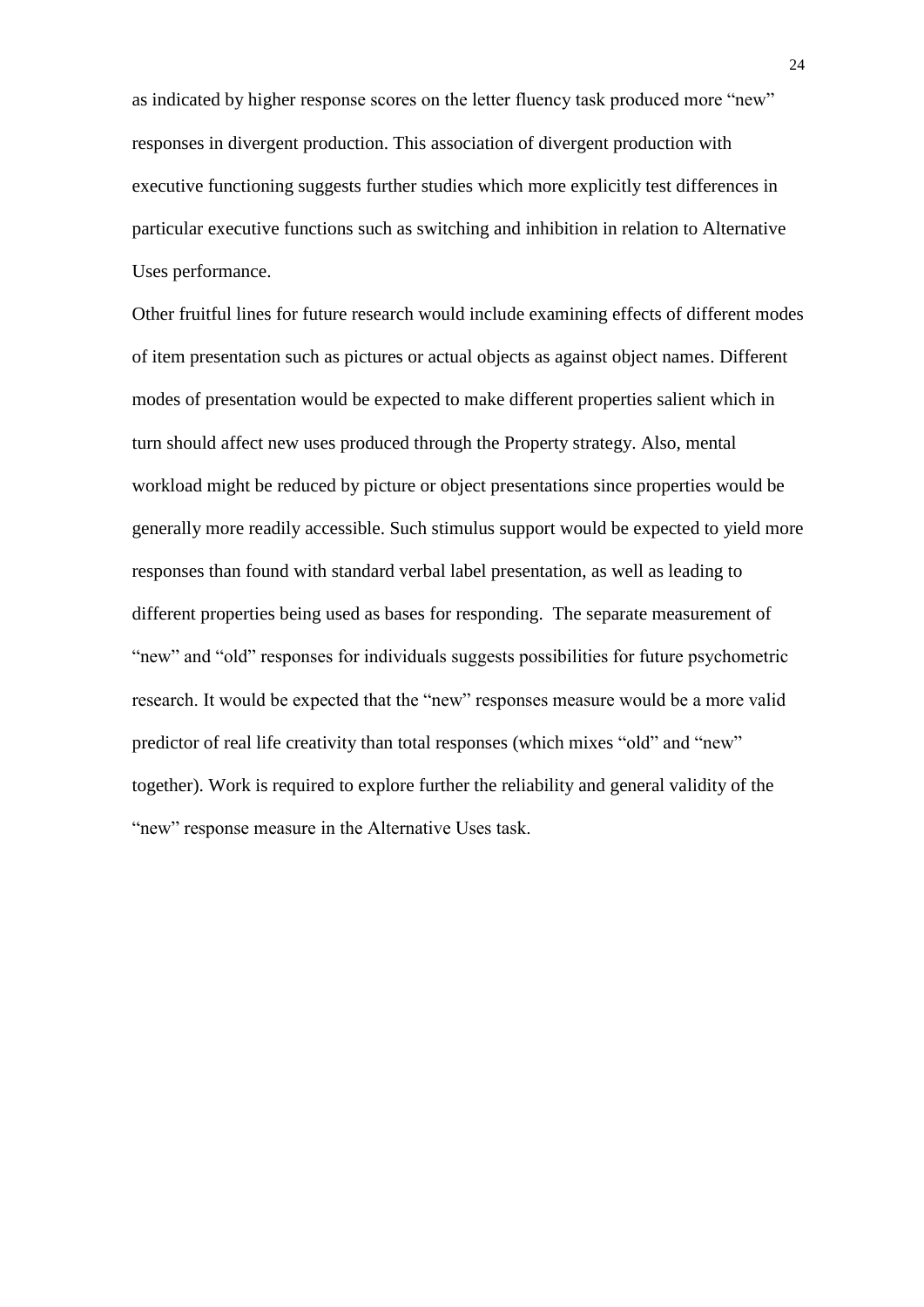### **References**

Baddeley, A. (2003). Working memory: looking back and looking forward. *Nature Reviews Neuroscience*, **4**, 417 – 423.

Baddeley, A.D. & Logie, R.H. (1999). Working memory: the multiple component model.

In A. Miyake & P. Shah (Eds.). *Models of working memory: Mechanisms of active maintenance and executive control*. Cambridge: Cambridge University Press.

Barsalou, L.W. (1983). Ad hoc categories. *Memory and Cognition*, **11**, 211-227.

Barsalou, L.W. (1991). Deriving categories to achieve goals. In G.H. Bower (Ed.), *The* 

*psychology of learning and motivation*, **27**. London: Academic Press.

Boden, M. (2004). *The creative mind*. 3rd Edition. London: Weidenfeld and Nicolson.

Duncker, K. (1945). On problem solving. *Psychological Monographs*, **58**, 1-113.

Engle, R.W., Tuholski, S.W., Laughlin, J.E. & Conway, A.R.A (1999). Working memory,

short term memory, and general fluid intelligence: a latent-variable approach. *Journal of* 

*Experimental Psychology: General*, **128**, 309-331.

Elsinger, P.J. & Grattan, L.M. (1993). Frontal lobe and frontal-striatal substrates for different forms of human cognitive flexibility. *Neuropsychologia*, **31**, 17-28.

Ericsson, K.A. & Simon, H.A. (1993). *Protocol analysis: verbal reports as data*.

Cambridge MA; MIT Press.

Finke, R.A. (1993). Mental imagery and creative discovery. In B. Roskos-Ewaldson, M.J. Injons-Peterson & R.E. Anderson (Eds.), *Imagery, creativity and discovery*. Amsterdam: Elsevier.

Fleck, J.L. & Weisberg, R.W. (2004). The use of verbal protocols as data: an analysis of insight in the candle problem. *Memory and Cognition*, **32**, 990-1006.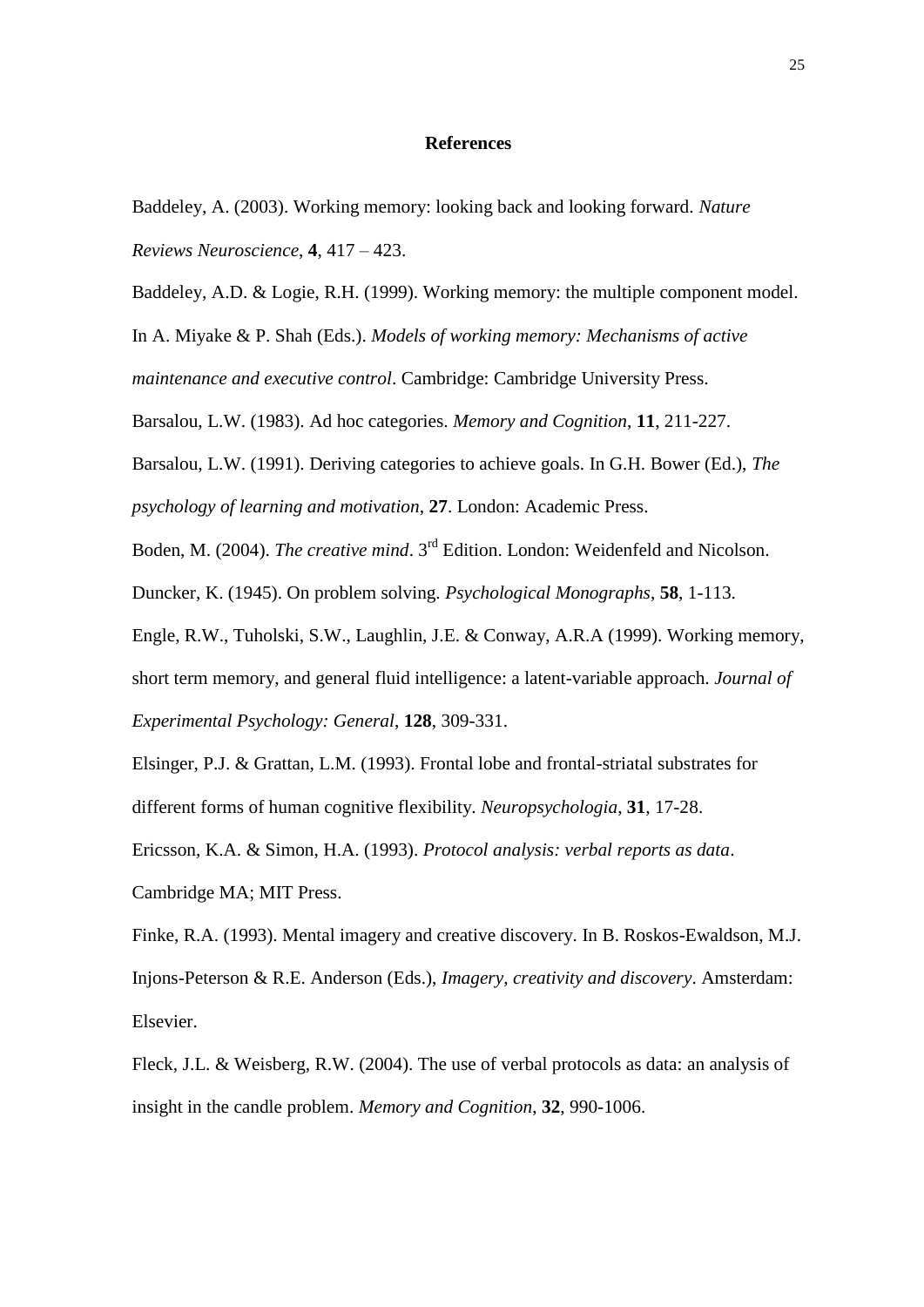Fleiss, J.L. (1981) *Statistical Methods for Rates and Proportions*, 2<sup>nd</sup> Edition. New York: J.Wiley.

Gilhooly, K.J. & Green, C. (1996). Protocol analysis: theoretical background. In J. T. E. Richardson (Ed.), *Handbook of qualitative research methods for psychology and the social sciences*. Leicester, UK: BPS Books.

Gilhooly, K. J., Phillips, L.H., Wynn, V.E., Logie, R.H. & Della Sala, S. (1999). Planning processes and age in the 5 disk Tower of London task. *Thinking and Reasoning*, **5**. 339- 361.

Guilford, J.P. (1971). *The nature of human intelligence.* New York: McGraw-Hill.

Guilford, J.P., Christensen, P.R., Merrifield, P.R., & Wilson, R.C. (1978). *Alternate Uses: Manual of instructions and interpretations*. Orange, CA: Sheridan Psychological Services.

Green, C. & Gilhooly, K. J. (1996). The practical use of protocol analysis: promises and pitfalls. In J. T. E. Richardson (Ed.), *Handbook of qualitative research methods for psychology and the social sciences*. Leicester, UK: BPS Books.

Hunt, E.B. (1974). Quote the raven? Nevermore! In L.W. Gregg (Ed.) *Knowledge and cognition*. Potomac, MD; Erlbaum.

Hunt, E.B. (1999). Intelligence and human resources: Past, present and future. In P.L. Ackerman, P.C. Kyllonen & R.D. Roberts (Eds.). *Learning and individual differences: Process, trait and content determinants.* Washington, DC: American Psychological Society.

Keane, M.T. (1989). Modelling "insight" in practical construction problems. *Irish Journal of Psychology*, **11**, 202–215.

Keane, M.T., Ledgeway, T. & Duff, S. (1994). Constraints on analogical mapping: a comparison of 3 models. *Cognitive Science*, **18**, 287-334.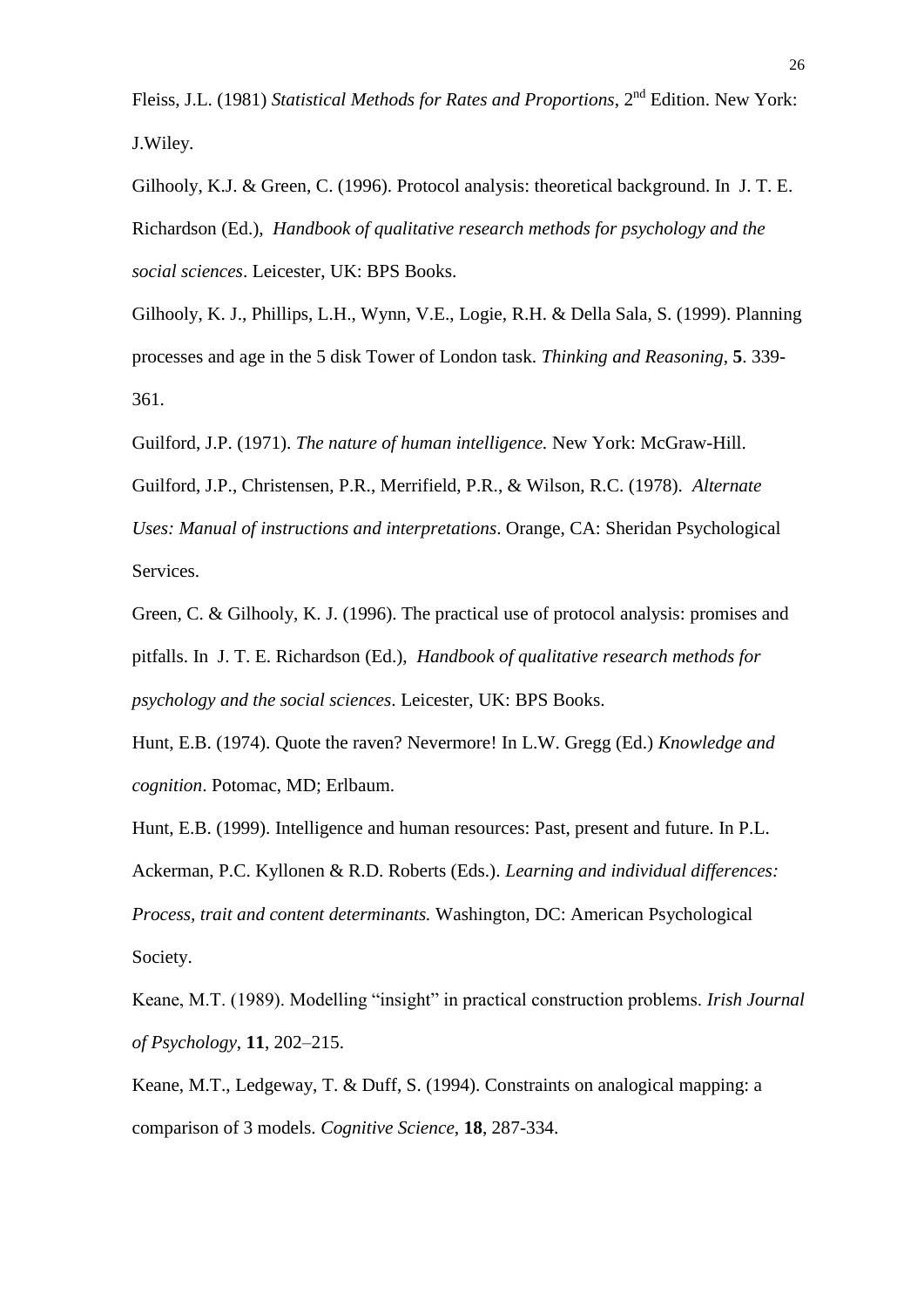LeBoutillier, N. & Marks, D.F (2003). Mental imagery and creativity: a meta-analytic review study. *British Journal of Psychology*, **94**, 29-44.

Martin, A., Wiggs, C.L., Lalonde, F. & Mack, C. (1994). Word retrieval to letter and semantic cues: a double dissociation in normal subjects using interference tasks. *Neuropsychologia*, **32**, 1487-1494.

Miyake, A., Friedman, N.P., Emerson, M.J., Witzki, A.H. & Howerter,A. (2000). The unity and diversity of executive functions and their contributions to complex "frontal lobe" tasks: a latent variable analysis. *Cognitive Psychology*, **41**, 49-100.

Newell, A. & Simon, H.A. (1972). *Human problem solving*. Englewood Cliffs, NJ: Prentice-Hall.

Parkin, A.J. & Lawrence, A. (1994). A dissociation in the relation between memory tasks and frontal lobe tests in the normal elderly. *Neuropsychologia*, **32**, 1523-1532.

Phillips, L.H. (1997). Do "frontal tests" measure executive function? Issues of assessment and evidence from fluency tests. In P.Rabbitt (Ed.), *Methodology of frontal and executive function*. Hove, UK: Psychology Press.

Plucker, J.A. (1999). Is the proof in the pudding? Reanalyses of Torrance's (1958 to present) longitudinal data. *Creativity Research Journal*, **12**, 103-114.

Plucker, J.A. & Renzulli, J.S. (1999). Psychometric approaches to the study of human creativity. In R.J. Sternberg (Ed.), *Handbook of creativity*. Cambridge, MA: Cambridge University Press.

Quellmalz, E. (1985). Test review of Alternate Uses. From J.V. Mitchell, Jr. (Ed.), *The ninth mental measurements yearbook.* [Electronic version]. Retrieved March 8, 2006, from Buros Institute"s *Test Reviews Online* website: http://www.unl.edu/buros Raven, J. (1960). *A guide to the Standard Progressive Matrices*. London: H K Lewis.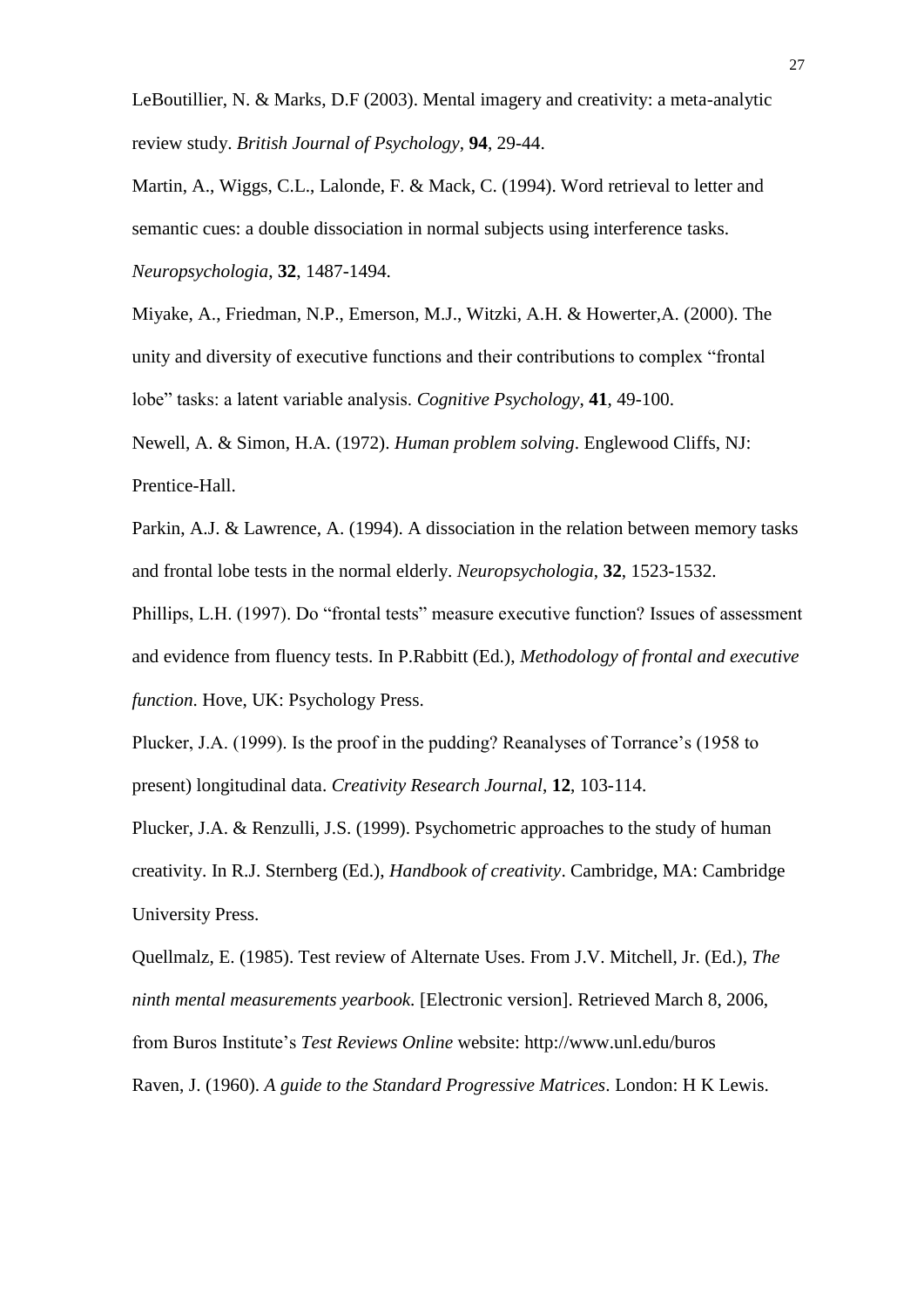Schooler, J.W., Ohlsson, S., & Brooks, K. (1993). Thoughts beyond words: when language overshadows insight. *Journal of Experimental Psychology: General*, **122**, 166- 183.

Stenning, K. & Oberlander, J. (1995). A cognitive theory of graphical and linguistic reasoning: Logic and implementation. *Cognitive Science*, **19**, 97-140.

Torrance, E.P. (1981). Predicting the creativity of elementary school children (1958-

1980) – and the teacher who made a "difference". *Gifted Child Quarterly*, **25**, 55-62.

Torrance, E.P. (1988). Creativity as manifest in testing. In R.J. Sternberg (Ed.). *The* 

*nature of creativity: contemporary psychological perspectives*. Cambridge: Cambridge University Press.

Vallee-Tourangeau, F., Anthony, S.H., & Austin, N.G. (1998). Strategies for generating multiple instances of common and ad hoc categories. *Memory*, **6**, 555-592.

Walker, W.H. & Kintsch, W. (1985). Automatic and strategic aspects of knowledge retrieval. *Cognitive Science*, **9**, 201-223.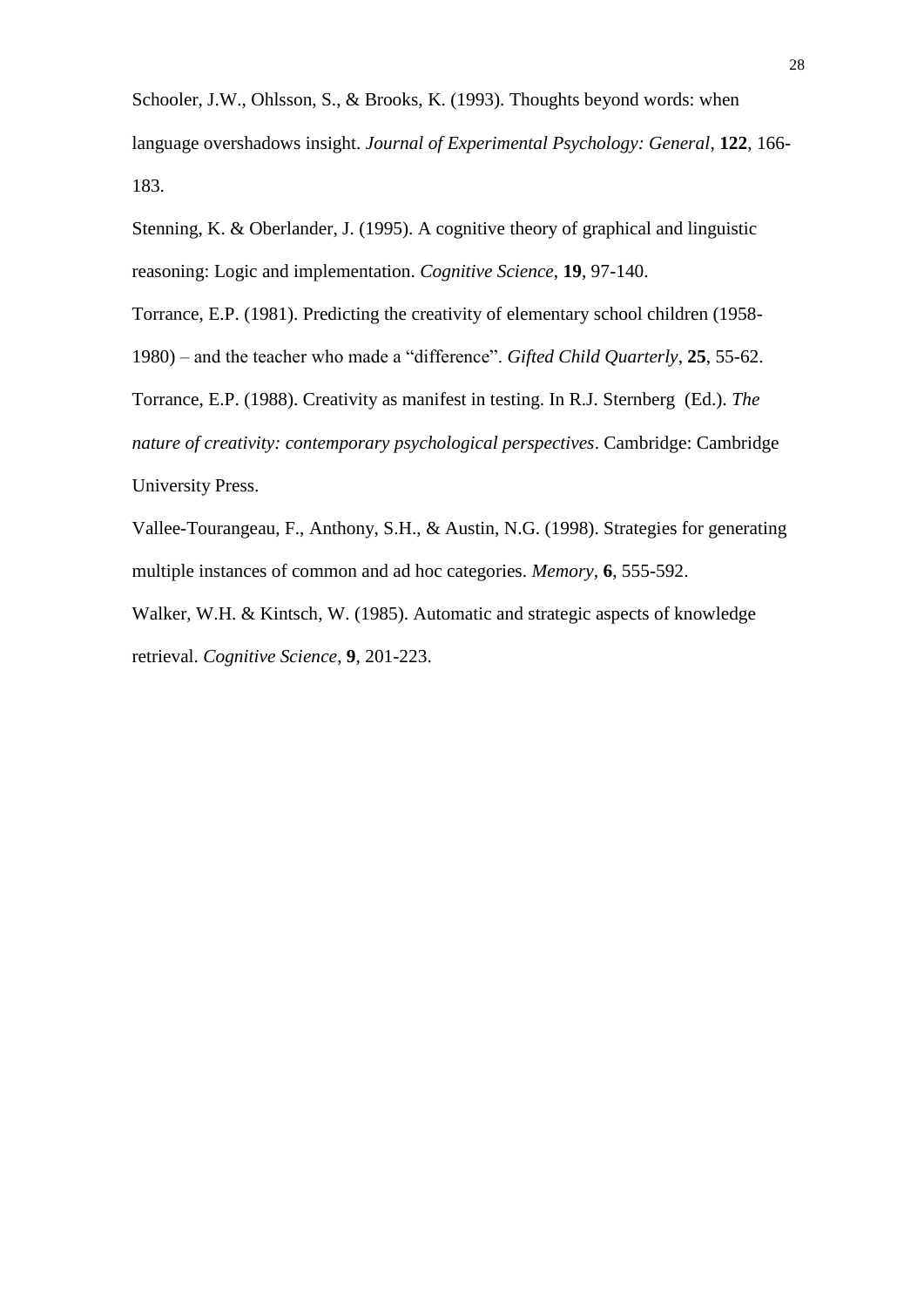Table 1. Number and novelty (rated on 7 point scale, 7 = high) of written uses produced and frequencies of main strategies and processes. Descriptive statistics.  $N = 40$ .

|                            |      | Mean 95% CI      | <b>SD</b> | <b>Skew</b> |
|----------------------------|------|------------------|-----------|-------------|
| <b>Production measures</b> |      |                  |           |             |
| <b>Written Uses</b>        |      | $27.28$ +/- 3.13 | 10.12     | $-.01$      |
| Average novelty            |      | $2.54$ +/-.23    | .74       | .37         |
| <b>Strategies</b>          |      |                  |           |             |
| Memory                     |      | $23.47 +/-2.67$  | 8.60      | .81         |
| Property                   |      | $4.05$ +/-1.87   | 6.04      | 2.93        |
| Broad use                  |      | $4.72 + (-1.67)$ | 5.37      | 1.66        |
| Disassembly                | 3.27 | $+/-1.45$        | 4.67      | 4.05        |
| Processes                  |      |                  |           |             |
| Self cueing                |      | $14.00 +/-2.90$  | 9.37      | .63         |
| <b>Intrusions</b>          |      | $6.02 + -1.78$   | 5.74      | 1.65        |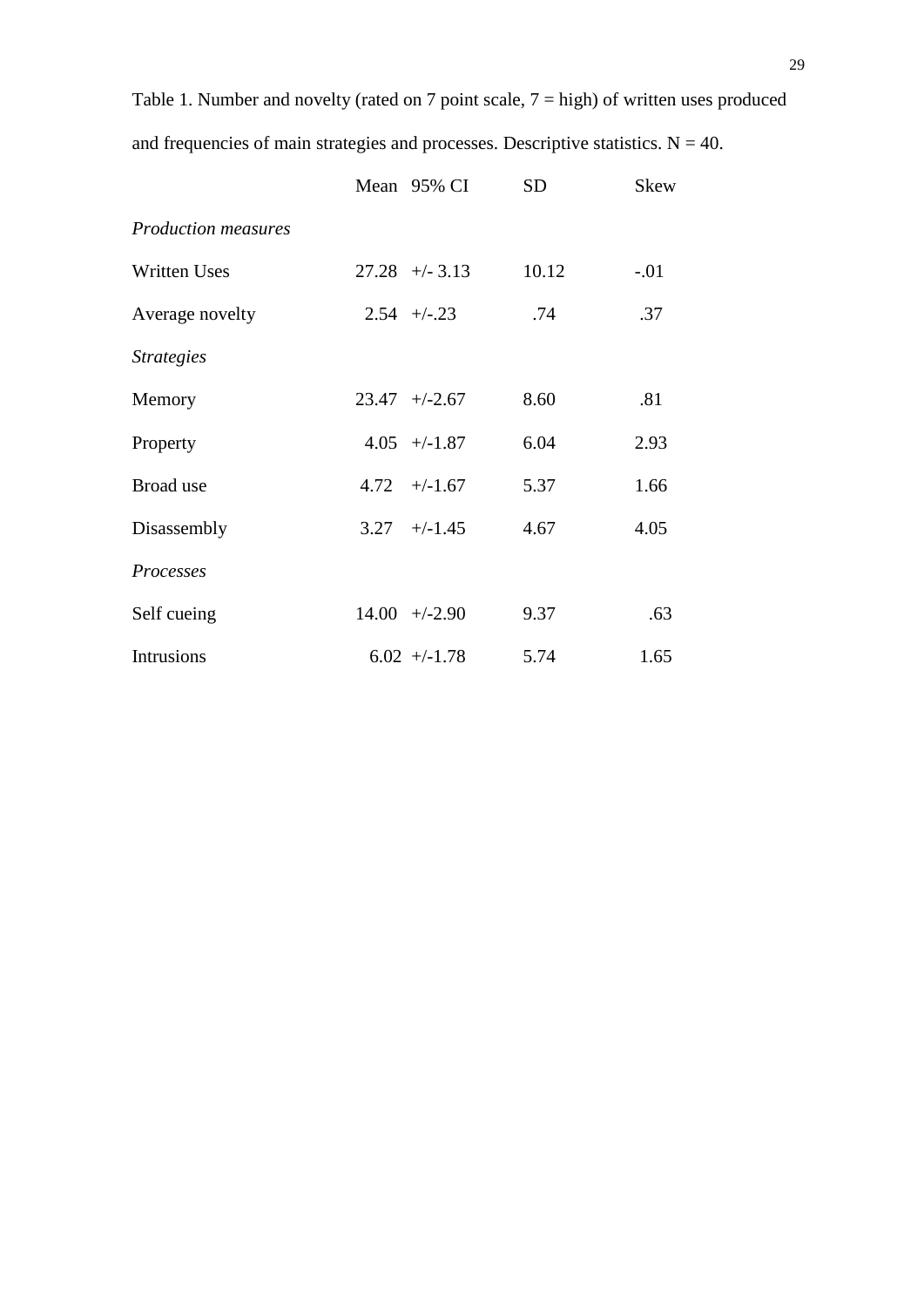|                    | 1.   |      |      | 2. 3. 4. 5. 6.                          |                |            | 7.          | 8.      |
|--------------------|------|------|------|-----------------------------------------|----------------|------------|-------------|---------|
| 1. Written Uses    | 1.00 |      |      | $.50^{**}$ $.73^{**}$ $.11$ $.09$ $.23$ |                |            | $-.11$      | .20     |
| 2. Average novelty |      | 1.00 |      | $.33*$ $.12$ $.42**$ $.62**$ $.20$      |                |            |             | $-.14$  |
| 3. Memory          |      |      | 1.00 |                                         | $-0.06$ $0.01$ | $-.04-.14$ |             | .08     |
| 4. Property        |      |      |      | 1.00                                    | .18            | .20        | .19         | $.38*$  |
| 5. Broad use       |      |      |      |                                         | 1.00           |            | $.38* -.19$ | $-.16$  |
| 6. Disassembly     |      |      |      |                                         |                | 1.00       | $-0.04$     | .02     |
| 7. Self cueing     |      |      |      |                                         |                |            | 1.00        | $.47**$ |
| 8. Intrusions      |      |      |      |                                         |                |            |             | 1.00    |

Table 2. Pearson correlations between strategy, process and production measures.  $N = 40$ .

\*\* =  $p$  < .01, \* =  $p$  < .05. 2 tail tests.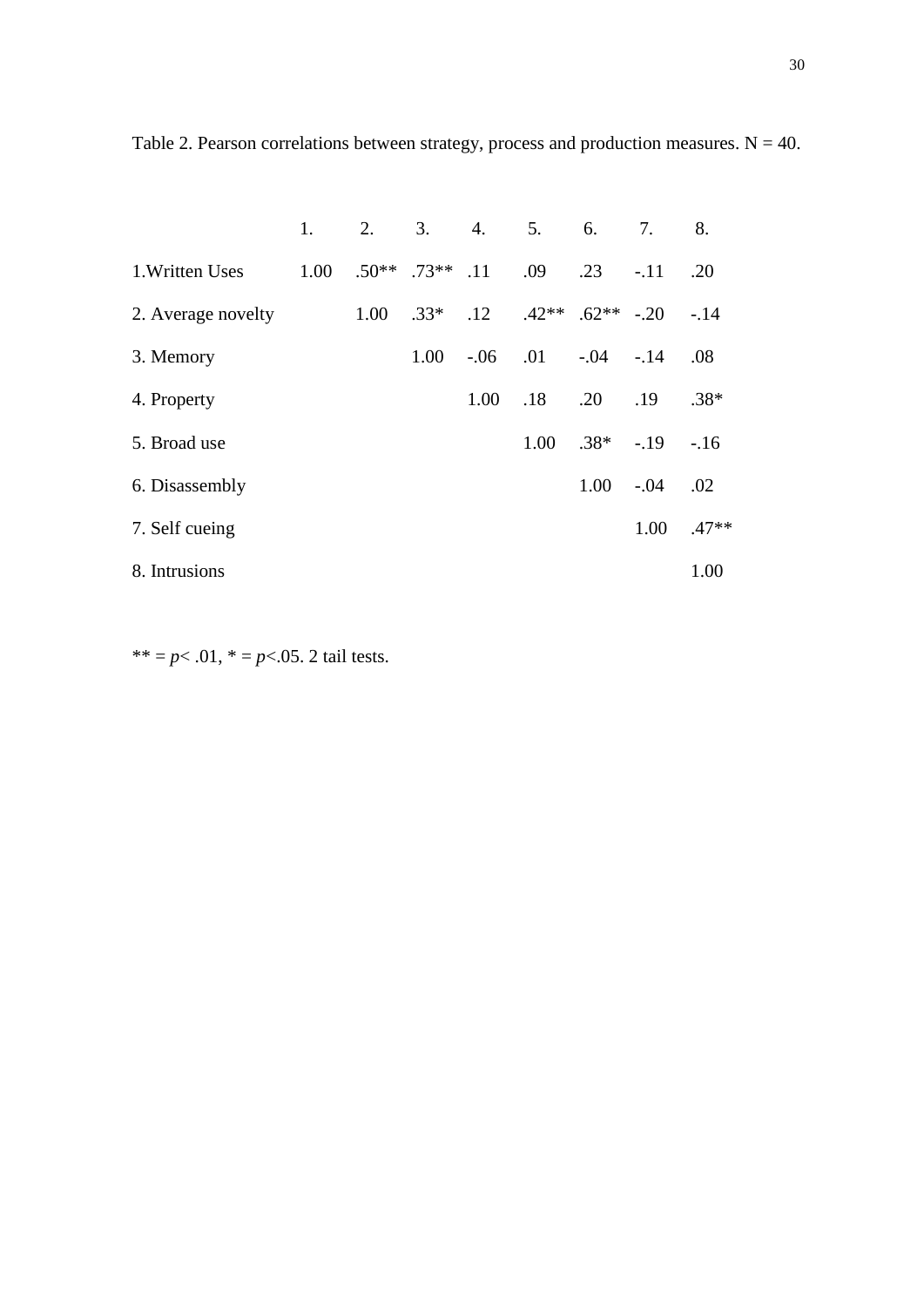Table 3: Descriptive statistics . Numbers of "Old" and "New" alternative uses for "Tyre" (N= 54) and "Barrel" (N=49). Numbers of items produced in Category Fluency (Cat. Flu.) and Letter Fluency (Let.Flu) tasks.

|           |                                |                 | "Tyre" group "Barrel" group  |           |  |
|-----------|--------------------------------|-----------------|------------------------------|-----------|--|
|           | Mean CI                        | SD <sub>1</sub> | Mean CI                      | <b>SD</b> |  |
|           |                                |                 |                              |           |  |
| "Old"     | $3.93 + (-.72) 2.68$           |                 | 4.18 $+/-.69$ 2.45           |           |  |
| "New"     | $2.83$ +/-.67 2.53             |                 | $3.43 + (-.78) 2.77$         |           |  |
|           | Cat. Flu. $33.74 +1.2.64$ 9.89 |                 | $34.59 + (-1.08 \quad 8.22)$ |           |  |
| Let. Flu. | $13.39 + -1.17$ 4.39           |                 | $14.83 + -1.13$ 4.02         |           |  |